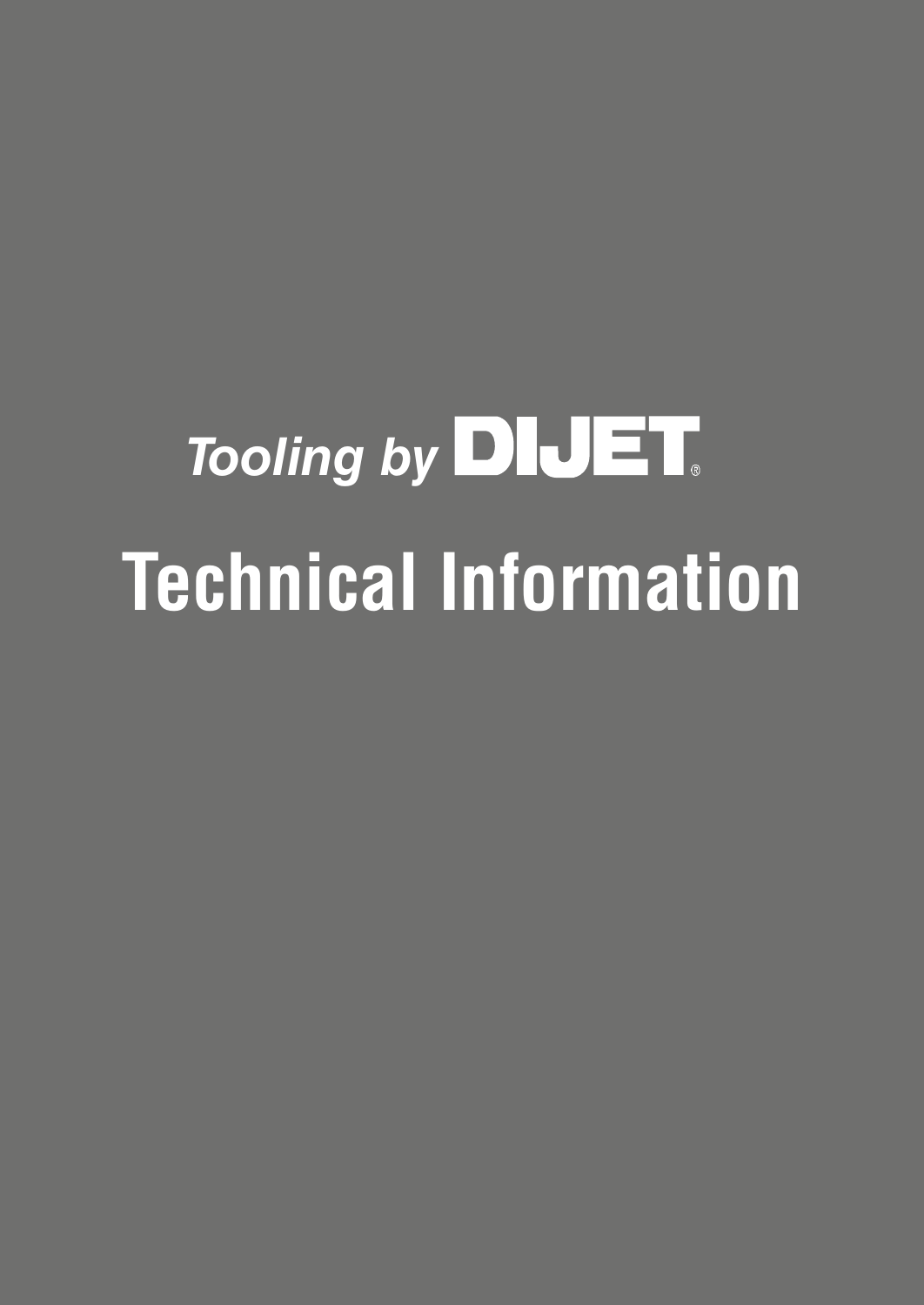## **Adjustable screw**

| <b>Drawings</b>           | Cat. No.       |     | Dimensions (mm) | Wrench |     |             |         |
|---------------------------|----------------|-----|-----------------|--------|-----|-------------|---------|
|                           |                | A   | B               | C      | D   | $a^{\circ}$ |         |
|                           | <b>ASW-113</b> | 4.8 | No.10-32UNF     | 12.7   | 4.8 |             | AD-1845 |
| PA.<br>₩<br>—⊙— ∞!<br>ᅕ   | <b>ADS-513</b> | 7.8 | $M5\times0.5$   | 13.0   | 5.0 |             | AD-2080 |
| று                        | <b>ADS-514</b> | 5.6 | $M5\times0.5$   | 14.5   | 6.5 |             | AD-2080 |
| ΑÓ,<br>39<br>⊕⊣<br>≘<br>고 | ASW-513        | 9.0 | $M5\times0.5$   | 13.0   | 5.0 |             | AD-1845 |

## **Clamp screw**

| <b>Drawings</b>          | Cat. No.         |                  |                    | Dimensions (mm)  |                  |                          |                 | Wrench            | Recommended          |
|--------------------------|------------------|------------------|--------------------|------------------|------------------|--------------------------|-----------------|-------------------|----------------------|
|                          |                  | $\overline{A}$   | $\overline{B}$     | C                | $\overline{D}$   | E                        | $a^{\circ}$     |                   | torque $(N \cdot m)$ |
|                          | CB3540           | 9.0              | $M3.5\times0.6$    | 6.3              | 2.3              |                          |                 | $T-15$            | 2.1                  |
|                          | <b>CSW-1838</b>  | 2.7              | M1.8×0.35          | $\overline{3.7}$ | $\overline{1.8}$ |                          | 55              | $\overline{T-6}$  | 0.25                 |
|                          | <b>CSW-206</b>   | 3.5              | M2.5×0.45          | 5.0              | 2.4              | $\overline{\phantom{0}}$ | 55              | $T-8$             | 0.9                  |
|                          | <b>CSW-2542</b>  | 3.0              | M2.5×0.45          | 4.2              | 2.5              |                          | 43              | $T-7$             | 0.9                  |
|                          | <b>CSW-2547</b>  | 3.4              | M2.5×0.45          | 4.7              | 2.5              |                          | 43              | $T-7$             | 0.9                  |
|                          | <b>CSW-3570</b>  | 5.5              | $M3.5\times0.6$    | 7.0              | 3.5              | $\overline{\phantom{m}}$ | 55              | $T-15$            | 2.1                  |
|                          | <b>CSW-3575</b>  | 5.5              | $M3.5\times0.6$    | 7.5              | 3.5              |                          | 55              | $T-15$            | 2.1                  |
| ₹®<br>∞                  | <b>CSW-3595</b>  | 5.5              | $M3.5\times0.6$    | 9.5              | 3.5              |                          | 55              | $T-15$            | 2.1                  |
| D                        | <b>CSW-406H</b>  | 5.0              | $M4 \times 0.7$    | 6.0              | 3.6              |                          | 43              | $T-15$            | $\overline{3.6}$     |
| C                        | <b>CSW-407</b>   | 5.0              | $M4\times0.7$      | 7.0              | 3.6              |                          | 43              | $T-15$            | 3.6                  |
|                          | <b>CSW-408H</b>  | 5.0              | $M4\times0.7$      | 8.0              | $\overline{3.6}$ |                          | 43              | $T-15$            | $\overline{3.6}$     |
|                          | <b>CSW-4510</b>  | 6.6              | $M4.5 \times 0.75$ | 10.0             | 4.0              |                          | $\overline{57}$ | $T-20$            | 5.0                  |
|                          | <b>CSW-510</b>   | 6.4              | $M5\times0.8$      | 11.0             | 4.5              |                          | 43              | $T-20$            | 5.5                  |
|                          | <b>CSW-513H</b>  | 7.0              | $M5\times0.8$      | 13.0             | 4.4              |                          | 63              | $T-20$            | 5.5                  |
|                          | <b>CSW-515</b>   | 7.0              | $M5\times0.8$      | 15.0             | 5.0              | $\overline{\phantom{0}}$ | 63              | $T-20$            | $\overline{5.5}$     |
|                          | <b>DSW-1838H</b> | 2.5              | $M1.8 \times 0.35$ | 3.8              | 2.0              |                          | 55              | $T-6$             | 0.4                  |
|                          | <b>DSW-2045H</b> | $\overline{3.0}$ | $M2\times 0.4$     | 4.5              | 2.3              |                          | 60              | $\overline{T}$ -7 | 0.5                  |
|                          | <b>DSW-2563H</b> | 3.45             | $M2.5\times0.45$   | 6.3              | $\overline{2.6}$ |                          | $\overline{55}$ | $\overline{T-8}$  | $\overline{0.9}$     |
|                          | <b>DSW-306H</b>  | 4.3              | $M3\times0.5$      | 6.5              | $\overline{3.2}$ |                          | $\overline{55}$ | $T-10$            | $\overline{1.8}$     |
|                          | <b>DSW-307</b>   | 4.3              | $M3\times0.5$      | $\overline{7.5}$ | 2.8              |                          | $\overline{55}$ | $T-10$            | 1.4                  |
|                          | <b>DSW-307H</b>  | 4.3              | $M3\times0.5$      | $\overline{7.6}$ | $\overline{3.2}$ |                          | $\overline{55}$ | $T-10$            | 1.8                  |
|                          | <b>DSW-309H</b>  | 4.3              | $M3\times0.5$      | $\overline{9.0}$ | $\overline{3.2}$ |                          | $\overline{55}$ | $T-10$            | 1.8                  |
| \$]<br>മ്                | <b>DSW-4075</b>  | 5.2              | $M4\times0.7$      | $\overline{7.5}$ | $\overline{3.5}$ |                          | $\overline{55}$ | $T-15$            | $\overline{3.6}$     |
| D                        | <b>DSW-408</b>   | 6.0              | $M4\times0.7$      | 8.5              | 3.6              |                          | $\overline{55}$ | $T-15$            | $\overline{3.6}$     |
| Ċ                        | <b>DSW-4085</b>  | 5.3              | $M4\times0.7$      | 8.5              | 3.5              |                          | 55              | $T-15$            | 3.6                  |
|                          | <b>DSW-410H</b>  | 5.3              | $M4\times0.7$      | 10.0             | $\overline{3.7}$ |                          | 55              | $T-15$            | $\overline{3.6}$     |
|                          | <b>DSW-4510H</b> | 6.8              | M4.5×0.75          | 10.0             | 4.7              |                          | 55              | $T-20$            | 6.0                  |
|                          | <b>DSW-4512H</b> | 6.8              | M4.5×0.75          | 12.5             | 5.2              |                          | 55              | $T-20$            | 6.0                  |
|                          | <b>DSW-4515H</b> | 6.8              | $M4.5\times0.75$   | 15.5             | 5.2              |                          | 55              | $T-20$            | 6.0                  |
|                          | <b>DSW-509</b>   | 7.0              | $M5\times0.8$      | 9.5              | 4.9              | $\overline{\phantom{0}}$ | 55              | $T-20$            | 6.1                  |
|                          | <b>DSW-511H</b>  | 7.0              | $M5\times0.8$      | 11.5             | 4.9              |                          | 55              | $T-20$            | 6.1                  |
|                          | <b>ESW-205</b>   | $\overline{3.6}$ | $M2.5\times0.45$   | $\overline{5.5}$ | $\overline{2.0}$ |                          | $\overline{60}$ | $\overline{T-8}$  | 0.9                  |
|                          | <b>ESW-206</b>   | $\overline{3.6}$ | $M2.5\times0.45$   | 6.0              | $\overline{2.0}$ |                          | 60              | $T-8$             | $\overline{0.9}$     |
|                          | <b>ESW-304</b>   | 4.0              | $M3\times0.5$      | $\overline{4.5}$ | $\overline{2.0}$ | $\overline{\phantom{0}}$ | $\overline{55}$ | $\overline{T-8}$  | 1.4                  |
| $\mathbb{R}$<br>ଟା<br>ഫ[ | <b>ESW-306</b>   | 4.0              | $M3\times0.5$      | 6.0              | $\overline{2.0}$ |                          | 55              | $\overline{T-8}$  | 1.4                  |
| D                        | <b>ESW-307</b>   | $\overline{4.0}$ | $M3\times0.5$      | $\overline{7.5}$ | $\overline{2.0}$ |                          | $\overline{55}$ | $\overline{T-8}$  | 1.4                  |
|                          | <b>ESW-405</b>   | $\overline{5.3}$ | $M4\times0.7$      | $\overline{5.9}$ | 2.7              |                          | 55              | $T-15$            | $\overline{3.1}$     |
|                          | <b>ESW-406</b>   | $\overline{5.3}$ | $M4\times0.7$      | 6.6              | 2.7              | $\overline{\phantom{0}}$ | 55              | $T-15$            | $\overline{3.1}$     |
|                          | <b>ESW-408</b>   | 5.3              | $M4\times0.7$      | 8.0              | 2.7              |                          | 55              | $T-15$            | $\overline{3.1}$     |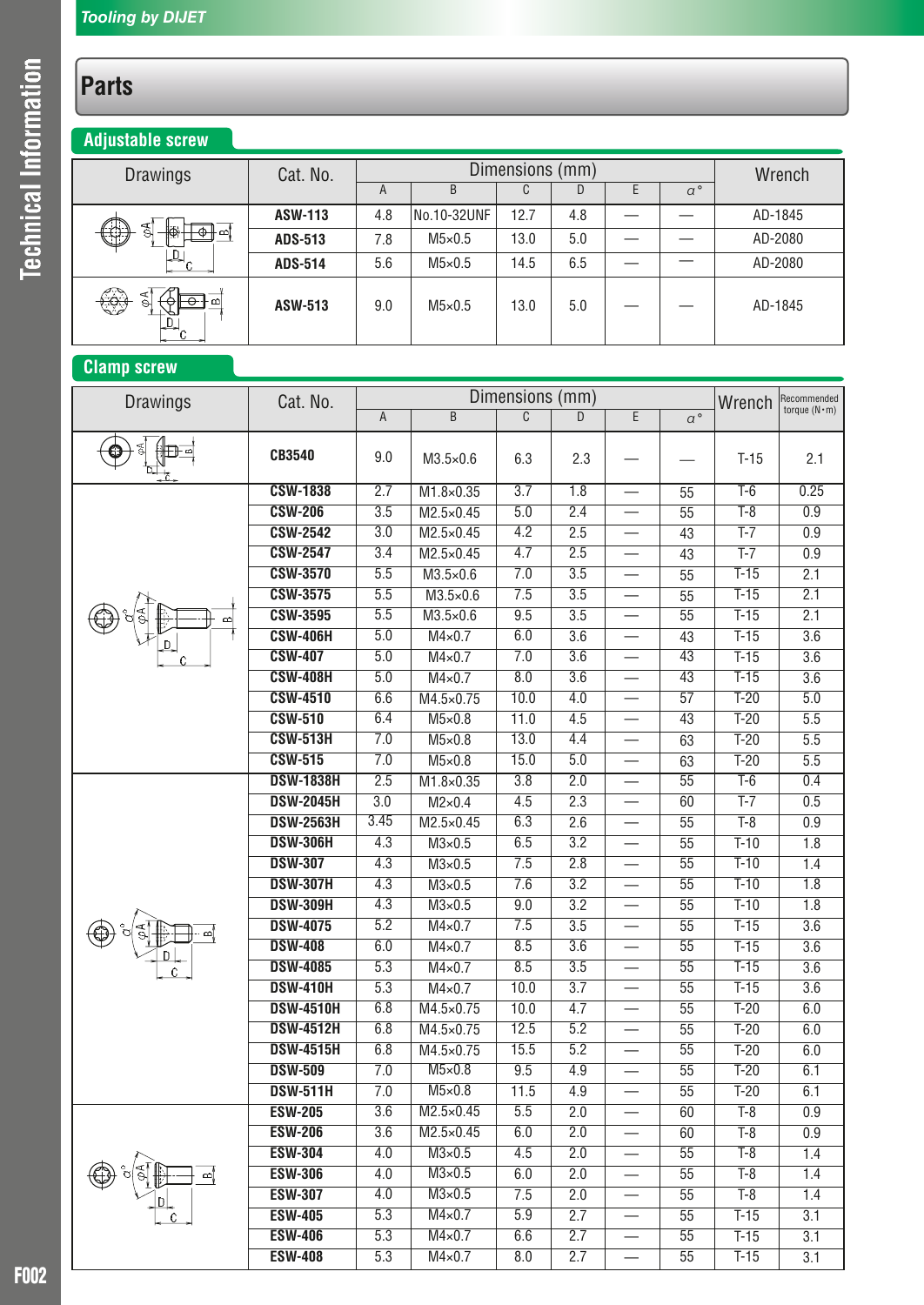| <b>Clamp screw</b> |                  |                  |                    |                  |                  |                          |                  |        |                      |
|--------------------|------------------|------------------|--------------------|------------------|------------------|--------------------------|------------------|--------|----------------------|
|                    | Cat. No.         |                  |                    | Dimensions (mm)  |                  |                          |                  | Wrench | Recommended          |
| <b>Drawings</b>    |                  | $\overline{A}$   | B                  | C                | D                | E                        | $\alpha^{\circ}$ |        | torque $(N \cdot m)$ |
|                    | <b>ESW-410</b>   | 5.3              | $M4\times0.7$      | 10.0             | 2.7              |                          | 55               | $T-15$ | 3.1                  |
|                    | <b>ESW-412</b>   | 5.3              | $M4\times0.7$      | 12.0             | 2.7              |                          | 55               | $T-15$ | 3.1                  |
| ചി                 | <b>ESW-507</b>   | 6.8              | $M5\times0.8$      | 7.5              | 3.4              | $\overline{\phantom{0}}$ | 55               | $T-25$ | 5.5                  |
|                    | <b>ESW-508</b>   | 6.8              | $M5\times0.8$      | 8.2              | 3.4              | $\overline{\phantom{0}}$ | 55               | $T-25$ | 5.5                  |
|                    | <b>ESW-510</b>   | 6.8              | $M5\times0.8$      | 10.0             | 3.4              |                          | 55               | $T-25$ | 5.5                  |
|                    | <b>FSW-2005H</b> | 2.5              | $M2\times 0.25$    | 5.0              | 1.3              | $\overline{\phantom{0}}$ | 40               | $T-6$  | 0.5                  |
|                    | <b>FSW-2506H</b> | 3.0              | $M2.5 \times 0.35$ | 6.6              | 1.5              |                          | 40               | $T-7$  | 0.9                  |
|                    | <b>FSW-3007H</b> | 3.8              | $M3\times0.35$     | 8.1              | 2.0              |                          | 40               | $T-8$  | 1.2                  |
| œ                  | <b>FSW-3509H</b> | 4.7              | $M3.5\times0.6$    | 9.6              | 2.3              |                          | 40               | $T-10$ | 2.0                  |
|                    | <b>FSW-4013H</b> | 5.8              | $M4\times0.7$      | 13.5             | 3.3              |                          | 40               | $T-15$ | 3.0                  |
|                    | <b>FSW-5016H</b> | 6.8              | $M5\times0.8$      | 16.4             | 3.2              |                          | 40               | $T-20$ | 4.0                  |
|                    | <b>FSW-6020</b>  | 8.5              | $M6\times1.0$      | 20.0             | 4.3              |                          | 40               | $T-30$ | $\overline{5.0}$     |
|                    | <b>FSW-8025</b>  | 11.0             | $M8\times1.25$     | 25.0             | 5.5              | $\overline{\phantom{0}}$ | 40               | $T-40$ | 6.0                  |
| ച്                 | <b>HSW-614H</b>  | 10.0             | $M6\times1.0$      | 15.0             | 7.3              |                          | 60               | $T-30$ | 7.5                  |
|                    | <b>TSW-2250</b>  | 3.1              | $M2.2\times 0.45$  | 5.0              | 2.3              |                          | 60               | $T-7$  | 0.6                  |
|                    | <b>TSW-2556H</b> | 3.6              | $M2.5 \times 0.45$ | $\overline{5.6}$ | 2.7              |                          | 60               | $T-8$  | 0.9                  |
|                    | <b>TSW-2567H</b> | $\overline{3.6}$ | $M2.5 \times 0.45$ | 6.7              | $\overline{2.7}$ |                          | 60               | $T-8$  | 0.9                  |
| ഥി                 | <b>TSW-3510H</b> | 5.3              | $M3.5\times0.6$    | 10.0             | 4.5              | $\overline{\phantom{0}}$ | 60               | $T-15$ | 2.1                  |
|                    | <b>TSW-3512H</b> | $\overline{5.3}$ | $M3.5\times0.6$    | 11.5             | 4.5              |                          | 60               | $T-15$ | 2.1                  |
|                    | <b>TSW-408</b>   | 5.5              | $M4\times0.7$      | 8.0              | 3.3              |                          | 60               | $T-15$ | 3.1                  |
|                    | <b>TSW-511</b>   | 7.0              | $M5\times0.8$      | 11.0             | 5.0              |                          | 60               | $T-20$ | 5.5                  |
|                    | <b>TSW-612</b>   | 8.5              | $M6\times1.0$      | 12.0             | 4.8              |                          | 60               | $T-25$ | 7.5                  |
|                    | <b>TSW-614H</b>  | 8.5              | $M6\times1.0$      | 14.0             | 6.2              |                          | 60               | $T-25$ | 7.5                  |
| മ<br>D.            | S4513P           | 6.7              | M4.5×0.75          | 13.0             | 3.5              |                          | 55               | 20IP   | 5.0                  |

# **Set bolt**

| <b>Drawings</b>                                          | Cat. No.       |      |                 | Dimensions (mm) |      |      |    | Wrench | Recommended          |
|----------------------------------------------------------|----------------|------|-----------------|-----------------|------|------|----|--------|----------------------|
|                                                          |                | A    | B               | C               | D    | Ε    | F  |        | torque $(N \cdot m)$ |
| $HCS4-10$<br>HCS5-10<br>$HSB-12$<br>⋖≬<br>围<br>ŚЧ<br>∙ഫൂ | <b>HCS4-10</b> | 7.0  | $M4\times0.7$   | 14.0            | 4.0  | 3.0  |    |        |                      |
| TD I<br>E.,                                              | <b>HCS5-10</b> | 8.5  | $M5\times0.8$   | 15.0            | 5.0  | 4.0  |    |        |                      |
| $HSB-10$<br>₿<br>≾া<br>Ŀм<br>↶<br>⊩œ¦                    | <b>HSB-10</b>  | 17.0 | $M10\times1.5$  | 56.0            | 10.0 | 8.0  | 13 |        |                      |
| ₩<br>$-40$<br>- 7<br>_E L<br>c.                          | <b>HSB-12</b>  | 18.0 | $M12\times1.75$ | 62.0            | 12.0 | 10.0 |    |        |                      |

# **Shim screw**

| <b>Drawings</b>                      | Cat. No.       |     | Dimensions (mm) |     | Wrench | Recommended<br>torque $(N \cdot m)$ |   |  |     |
|--------------------------------------|----------------|-----|-----------------|-----|--------|-------------------------------------|---|--|-----|
|                                      |                | A   | B               | C   | D      | F                                   | F |  |     |
| 粗<br>⋖<br>$\Theta$<br>മ<br>டி<br>LE. | <b>SSW-535</b> | 6.3 | $M5\times0.5$   | 7.0 | 3.1    | 3.5                                 |   |  | 6.5 |
|                                      | <b>SSW-745</b> | 8.4 | $M7\times0.5$   | 8.0 | 2.9    | 4.5                                 |   |  | 8.0 |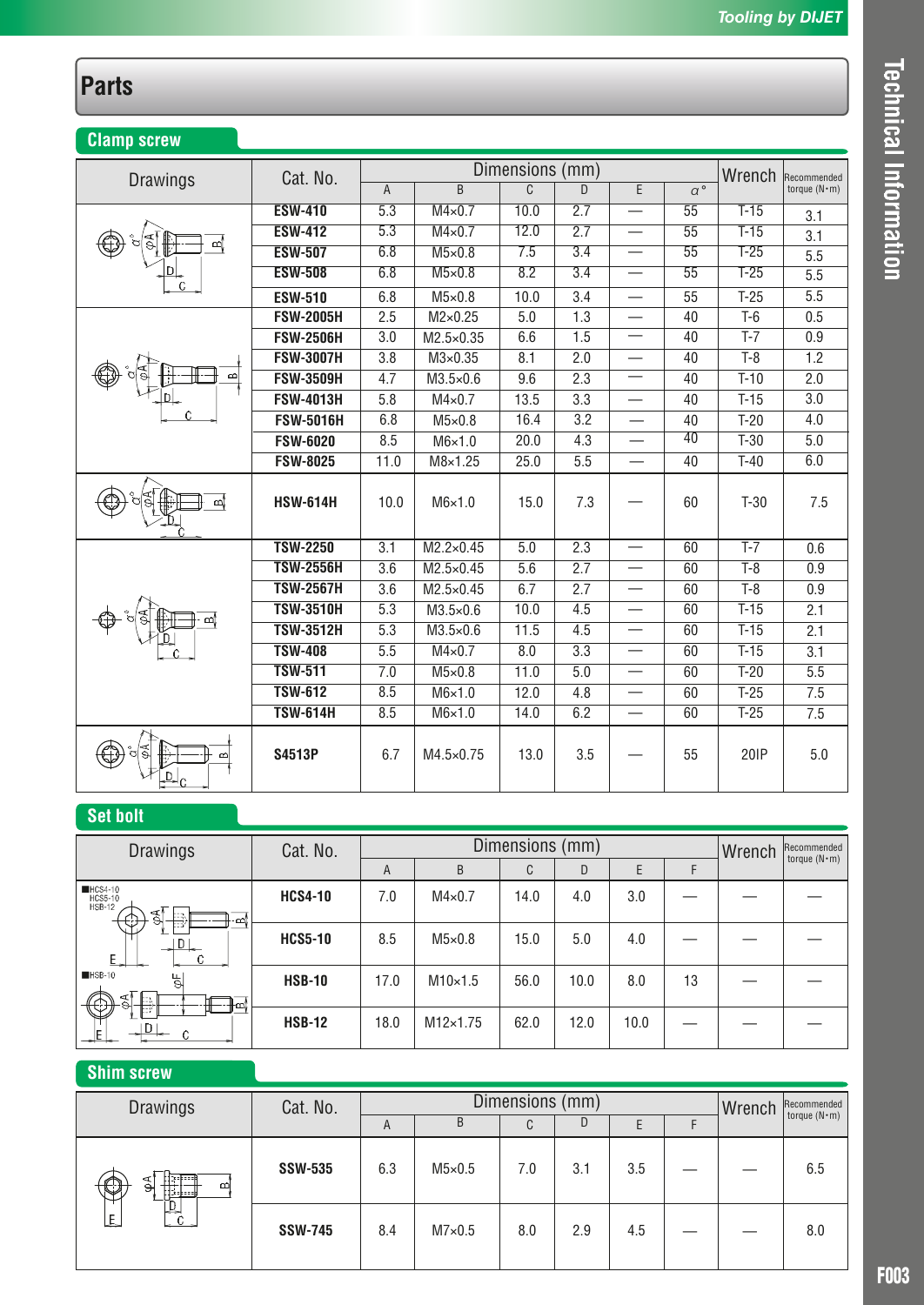# **Parts Parts**

## **Wedge screw**

| .                                                                                |               |     |                |                 |     |     |     |        |                                     |
|----------------------------------------------------------------------------------|---------------|-----|----------------|-----------------|-----|-----|-----|--------|-------------------------------------|
| Drawings                                                                         | Cat. No.      |     |                | Dimensions (mm) |     |     |     | Wrench | Recommended<br>torque $(N \cdot m)$ |
|                                                                                  |               | A   | B              | C               | D   | E   | F   |        |                                     |
| LH.<br>R.H.<br>$\frac{4}{9}$<br>C<br>B<br>퐾<br>⋔<br>മി<br>ഹ<br>$F_{\rightarrow}$ | $LS-1$        | 4.6 | $M6\times1.0$  | 22.0            | 8.5 | 8.5 | 3.0 |        | 6.0                                 |
| $\mathfrak{g}$<br>R.H.<br>LH.                                                    | LS-101        | 4.6 | $M6\times1.0$  | 16.0            | 6.5 | 6.5 | 3.0 |        | 6.0                                 |
| Ô<br>lees.<br>ഫ്<br>- ഫ്<br>ьs                                                   | <b>LS-106</b> | 4.6 | $M6\times1.0$  | 14.5            | 6.5 | 5.0 | 3.0 |        | 6.0                                 |
| ' ب≦ي.                                                                           | <b>LS-107</b> | 4.6 | $M6\times1.0$  | 13.0            | 5.0 | 5.0 | 3.0 |        | 6.0                                 |
| L.H.<br>R.H.<br>$\mathfrak{g}$                                                   | <b>LS-109</b> | 5.5 | $M7\times0.75$ | 19.0            | 7.5 | 8.0 |     | $T-25$ | 7.0                                 |
| ●<br>₽<br>ഫ്<br>മി                                                               | <b>LS-110</b> | 4.8 | $M6\times0.75$ | 22.0            | 8.0 | 8.0 |     | $T-15$ | 6.0                                 |
| $\sqrt{E}$<br>₽                                                                  | <b>LS-180</b> | 6.0 | $M8\times1.0$  | 19.0            | 7.0 | 8.0 |     | $T-27$ | 8.0                                 |

#### **Rest button screw**

| <b>Drawings</b>                                   | Cat. No. | Dimensions (mm) |             |      |     |     |     |        | Recommended          |
|---------------------------------------------------|----------|-----------------|-------------|------|-----|-----|-----|--------|----------------------|
|                                                   |          | $\mathsf{A}$    |             |      |     |     |     | Wrench | torque $(N \cdot m)$ |
| R.H.<br>LH.<br>ЭI<br>₽<br>മി<br>- ന<br>₩₩<br>IC., | LS-113   | 3.7             | No.10-32UNF | 10.2 | 4.5 | 4.1 | 2.4 |        |                      |

#### **Clamp screw**

| <b>Drawings</b>                                                | Cat. No. |              | Dimensions (mm) |               | Wrench | Recommended |     |  |                      |
|----------------------------------------------------------------|----------|--------------|-----------------|---------------|--------|-------------|-----|--|----------------------|
|                                                                |          | $\mathsf{A}$ |                 | $\Omega$<br>U | ש      |             |     |  | torque $(N \cdot m)$ |
| R.H.<br>$\Theta$<br>$\bigcirc$<br>HER.<br>ഫൂ<br>H- 5<br>╞═┪╱┝═ | $SLS-3$  | 6.0          | $M8\times1.0$   | 20.0          | 8.0    | 8.0         | 4.0 |  | 8.0                  |

## **Wrench**

| <b>Drawings</b>              | Cat. No.      |                |       | Dimensions (mm) |                                |      | Wrench size |
|------------------------------|---------------|----------------|-------|-----------------|--------------------------------|------|-------------|
|                              |               | $\overline{A}$ | B     | C               | D                              | E    |             |
|                              | LW-015        | 46.5           | 14.0  |                 |                                | 1.5  |             |
|                              | LW-020        | 52.0           | 15.0  |                 |                                | 2.0  |             |
|                              | LW-025        | 59.5           | 18.0  |                 | $\qquad \qquad \longleftarrow$ | 2.5  |             |
| Α                            | LW-030        | 67.0           | 20.0  |                 |                                | 3.0  |             |
| ᇯ                            | LW-035        | 71.5           | 22.5  |                 |                                | 3.5  |             |
| ш<br>B                       | LW-040        | 75.0           | 25.0  |                 | $\overline{\phantom{0}}$       | 4.0  |             |
|                              | LW-045        | 80.5           | 27.0  |                 |                                | 4.5  |             |
|                              | LW-050        | 80.0           | 28.0  |                 | $\overline{\phantom{0}}$       | 5.0  |             |
|                              | <b>LW-120</b> | 137.0          | 45.0  |                 |                                | 12.0 |             |
|                              | LW-140        | 154.0          | 56.0  |                 |                                | 14.0 |             |
| В<br>D<br>$\circ$<br>шΙ<br>⊚ | A-030         |                | 60.0  | 80.0            | 28.0                           | 3.0  |             |
|                              | A-07SD        | 4.0            | 60.0  | 80.0            |                                |      | $T-7$       |
| $\mathbb{S}^4$               | A-08SD        | 4.0            | 70.0  | 80.0            |                                |      | $T-8$       |
|                              | A-10SD        | 4.0            | 70.0  | 95.0            |                                |      | $T-10$      |
| C.<br>R                      | A-20SD        | 5.0            | 90.0  | 105.0           |                                |      | $T-20$      |
|                              | A-25SD        | 5.0            | 100.0 | 105.0           |                                |      | $T-25$      |
| B<br>D                       | $A-06$        | 1.7            | 34.5  | 15.0            | 15.0                           |      | $T-6$       |
| ပ                            | $A-07$        | 2.0            | 34.5  | 15.0            | 15.9                           |      | $T-7$       |
| $\mathbb{A}_0$               | A-08          | 2.3            | 39.0  | 19.0            | 19.0                           |      | $T-8$       |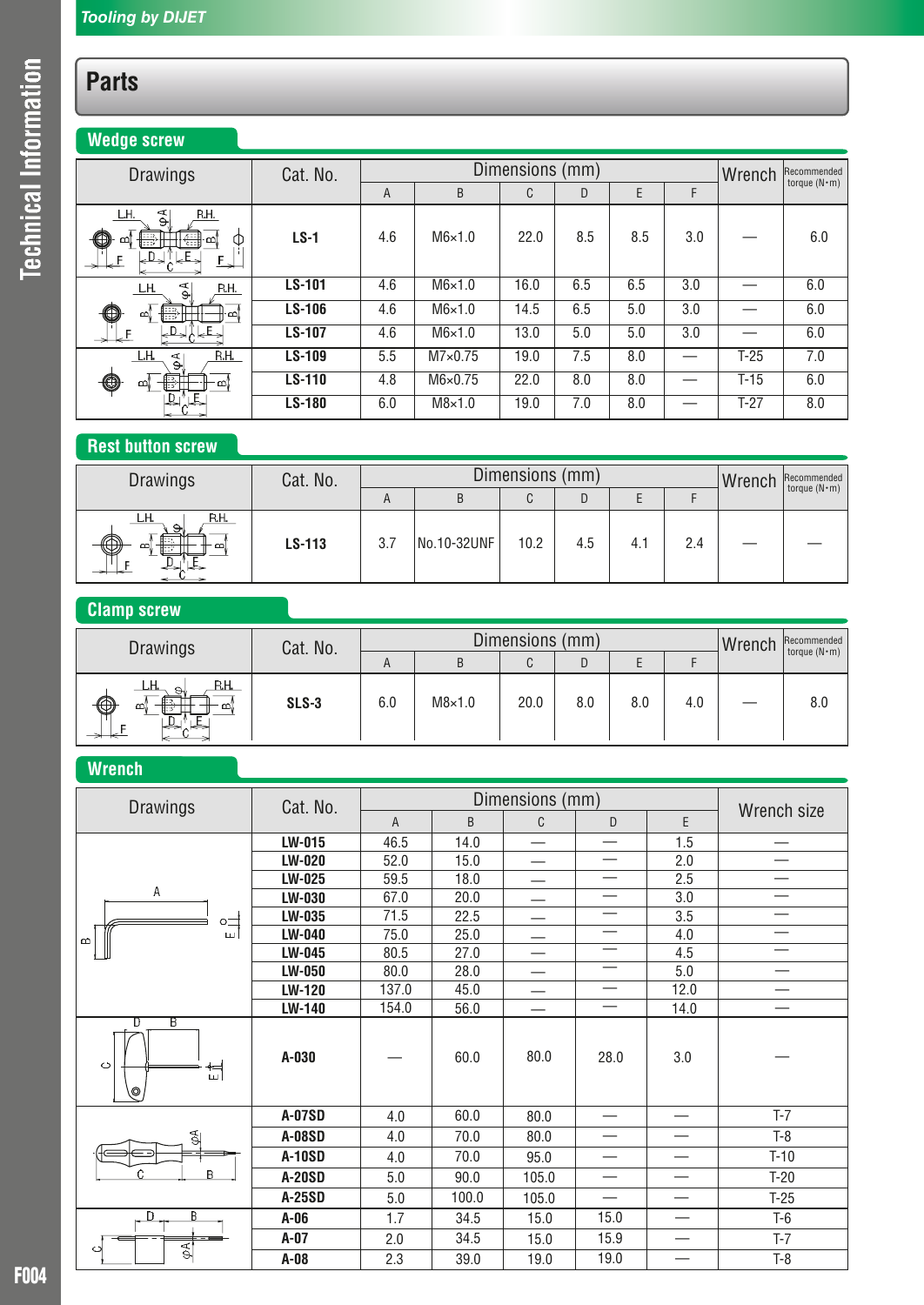| <b>Wrench</b>                            |          |                |       |                 |              |   |             |
|------------------------------------------|----------|----------------|-------|-----------------|--------------|---|-------------|
| <b>Drawings</b>                          | Cat. No. |                |       | Dimensions (mm) |              |   | Wrench size |
|                                          |          | $\overline{A}$ | B     | C               | $\mathsf{D}$ | E |             |
| B<br>$\overline{D}$                      | $A-10$   | 3.0            | 40.0  | 40.0            | 20.0         |   | $T-10$      |
| O<br>$\circ$                             | $A-15$   | 3.5            | 45.0  | 40.0            | 20.0         |   | $T-15$      |
| $\phi$                                   | A-20W    | 4.0            | 45.0  | 40.0            | 20.0         |   | $T-20$      |
| B<br>D                                   | A-15T    | 4.0            | 100.0 | 80.0            | 26.0         |   | $T-15$      |
|                                          | $A-20$   | 4.0            | 100.0 | 100.0           | 32.0         |   | $T-20$      |
|                                          | A-20L    | 5.5            | 200.0 | 100.0           | 32.0         |   | $T-20$      |
| $\mathbb{P}^{\mathbb{Q}}$<br>$\circ$     | $A-25$   | 4.5            | 100.0 | 100.0           | 32.0         |   | $T-25$      |
|                                          | $A-27$   | 5.5            | 100.0 | 100.0           | 32.0         |   | $T-27$      |
| $\circledcirc$                           | $A-30$   | 6.0            | 100.0 | 100.0           | 32.0         |   | $T-30$      |
|                                          | $A-40$   | 7.0            | 100.0 | 100.0           | 32.0         |   | $T-40$      |
|                                          | AP-20    | 4.0            | 100.0 | 100.0           | 32.0         |   | 20IP        |
| $\frac{1}{2}$<br>$\overline{\mathsf{R}}$ | AD-1845  | 1.8            | 45.0  |                 |              |   |             |
| ≢ุรี<br>R                                | AD-2080  | 2.0            | 45.0  | 35.0            |              |   |             |

### **Wedge lock screw**

| <b>Drawings</b>                         | Cat. No.       |   |               | Dimensions (mm) |       |     |     | Wrench | Recommended          |
|-----------------------------------------|----------------|---|---------------|-----------------|-------|-----|-----|--------|----------------------|
|                                         |                | A |               |                 |       |     |     |        | torque $(N \cdot m)$ |
| ৩২<br>$\mathbb{Q}$<br>‼਼<br>$H-4$<br>⊣⊭ | <b>LSM-512</b> |   | $M5\times1.0$ | 12.6            | . . 0 | 3.0 | 2.5 |        |                      |

## **Adjustable screw**

| <b>Drawings</b>             | Cat. No.         |              | Dimensions (mm) | Wrench | Recommended |        |                      |
|-----------------------------|------------------|--------------|-----------------|--------|-------------|--------|----------------------|
|                             |                  | $\mathsf{m}$ |                 |        |             |        | torque $(N \cdot m)$ |
| $^\circledR$<br>₩<br>$\sim$ | <b>RSW-05008</b> |              | $M5\times0.8$   | 8.0    |             | $T-10$ |                      |

## **Clamp set**

| <b>Drawings</b>                         | Cat. No.      | Dimensions (mm) |      |              |      |     |      |     | Wrench |
|-----------------------------------------|---------------|-----------------|------|--------------|------|-----|------|-----|--------|
|                                         |               | $\overline{A}$  | B    | $\mathsf{C}$ | D    | E   | F    | G   |        |
| F<br>யு<br>G<br>Ċ                       | DCM-1         | $M5\times0.8$   | 13.8 | 13.8         | 6.8  | 2.0 | 8.5  | 2.5 |        |
| Ξd<br>n                                 | DCM-5         | $M6\times1.0$   | 17.0 | 16.5         | 8.9  | 2.0 | 10.0 | 3.0 |        |
| $\overline{F}$<br>٥<br>$\Box$<br>ш<br>C | <b>DCM-17</b> | M4.5×0.75       | 11.7 | 18.0         | 10.5 | 5.0 | 10.0 |     | $T-20$ |
| $\boldsymbol{\omega}$<br>匸              | <b>DCM-18</b> | $M3.5\times0.6$ | 10.0 | 13.0         | 7.6  | 3.0 | 7.2  |     | $T-15$ |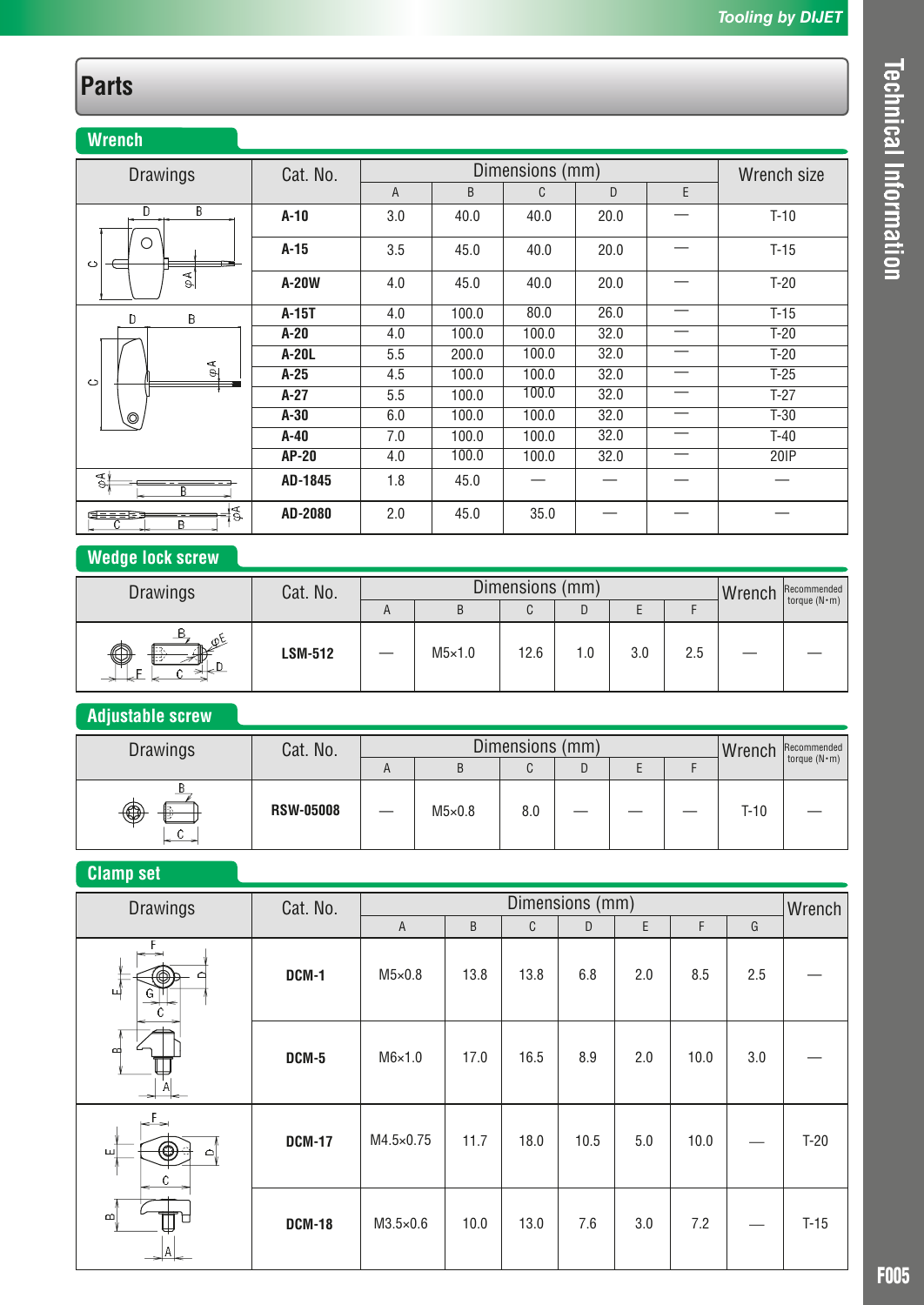| Clamp                                                   |          |                 |      |      |      |     |      |
|---------------------------------------------------------|----------|-----------------|------|------|------|-----|------|
| <b>Drawings</b>                                         | Cat. No. | Dimensions (mm) |      |      |      |     |      |
|                                                         |          | A               | B    | C    | D    | E   |      |
| $\mathbf{a}$<br>ш<br>C<br>H.<br>$\mathbf{m}$<br>A(L.H.) | DCM-2    | $M8\times1.0$   | 10.0 | 19.0 | 11.0 | 6.0 | 13.5 |

## **Clamp washer**

| <b>Drawings</b>                   | Cat. No.     |     |     | Dimensions (mm) |     |                  |          |
|-----------------------------------|--------------|-----|-----|-----------------|-----|------------------|----------|
|                                   |              | n   |     |                 |     | $\alpha^{\circ}$ | $\Omega$ |
| 찂의<br>c<br>ପା<br>e l<br>₩<br>00 A | <b>CW-11</b> | 8.0 | 5.0 | 11.0            | 4.0 | 55               |          |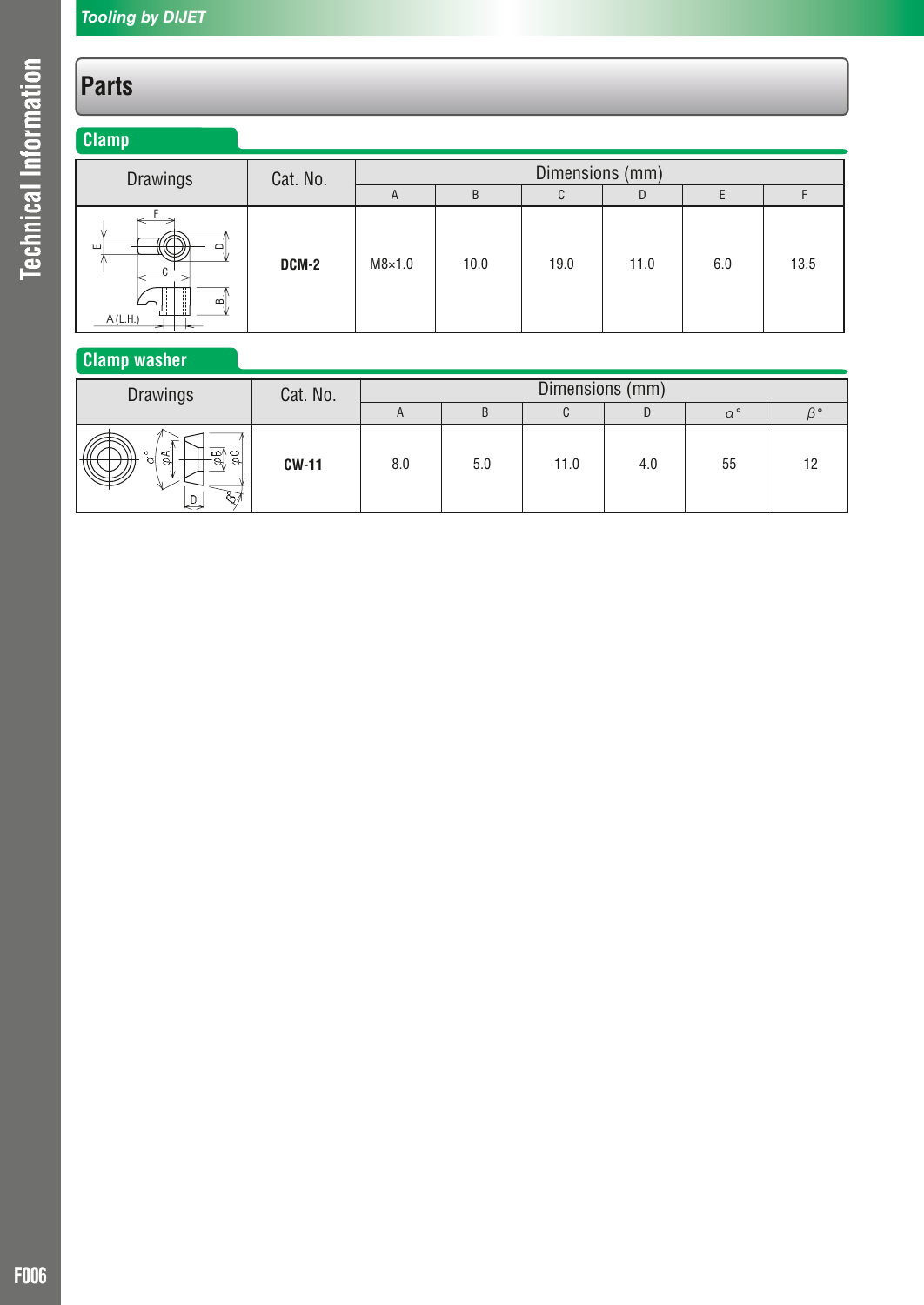# **Terminology and Formulas (for milling)**

|    | $Dc =$ Cutting diameter                        | mm.                   |
|----|------------------------------------------------|-----------------------|
|    | $ae = Width of cut$                            | mm.                   |
| ap | $=$ Depth of cut                               | mm.                   |
| f  | $=$ Feed rate per revolution                   | mm/rev.               |
|    | $fz$ = Feed rate per tooth                     | mm/t.                 |
|    | $De$ = Effective cutting diameter              | mm.                   |
|    | $Vc =$ Cutting speed                           | $m/mm$ .              |
| Ω  | $=$ Metal removal rate                         | cm <sup>3</sup> /min. |
|    | $\vert$ = Machined length                      | mm.                   |
|    | $Vf = Feed speed$                              | mm/min.               |
|    | $Dap = Max cutting diameter at specific depth$ | mm.                   |

 $Zn = Total number of edges in the tool$ 

| $Zc =$ Effective number of teeth             |          |
|----------------------------------------------|----------|
| $hex = Max chip thickness$                   | mm.      |
| $hm = Average chip thickness$                | mm.      |
| $Kc1 =$ Specific cutting force (hex = mm)    | $N/mm^2$ |
| $Pc = Net cutting power$                     | KW.      |
| $kr =$ Major cutting edge                    | deg.     |
| $V_{\text{co}}$ = Constant for cutting speed |          |
| $Cvc =$ Correction factor for cutting speed  | $min-1$  |
| $n =$ Spindle speed                          | KW       |
| $\mathsf{m} = \mathsf{Efficiency}$           |          |

mc = Rise in specific cutting force (kc) as a function of chip thickness

|                                                                           | <b>General formulas</b>                                                                                                                                      |                            |                                                                                |  |  |  |  |
|---------------------------------------------------------------------------|--------------------------------------------------------------------------------------------------------------------------------------------------------------|----------------------------|--------------------------------------------------------------------------------|--|--|--|--|
| <b>Cutting speed</b>                                                      | $V_c = \frac{\pi \times D_c \times n}{1000} = m/min.$                                                                                                        | Spindle speed              | $n = \frac{V_c \times 1000}{\pi \times D_c} = \text{min.}^{-1}$                |  |  |  |  |
| Feed speed                                                                | $Vf = fz \times n \times zn = mm/min$ .                                                                                                                      | Feed per tooth             | $f_z = \frac{Vf}{n \times zn} = mm.$                                           |  |  |  |  |
| Feed per revolution                                                       | $f = \frac{Vf}{n} = \frac{m}{r}$                                                                                                                             | Metal Removal rate         | $Q = \frac{a_p \times a_e \times V_f}{1000} = cm^3$ .                          |  |  |  |  |
| Specific cutting force                                                    | $kc = kc1 \times hnm = mm/min$ .                                                                                                                             | Effective cutting diameter | $D_e = 2 \times \sqrt{ap \times (Dc-aq)} = mm.$                                |  |  |  |  |
| Average chip thickness<br>(side & facemilling)<br>when ae / Dc $\leq$ 0.1 | $hm = fz \sqrt{\frac{ae}{Dc}} = mm.$                                                                                                                         | Net power                  | $P_c = \frac{ap \times ae \times Vf \times kc}{60 \times 10^6 \times nm} = kW$ |  |  |  |  |
| Average chip thickness<br>when ae / Dc $\geq$ 0.1                         | hm = $\frac{\sin kr \times 180 \times \text{ae} \times \text{fz}}{\pi \times \text{Dc} \times \text{arcsin} \left(\frac{\text{ae}}{\text{Dc}}\right)}$ = mm. | Cutting time               | $T_c = \frac{1}{\sqrt{4}}$ = min.                                              |  |  |  |  |



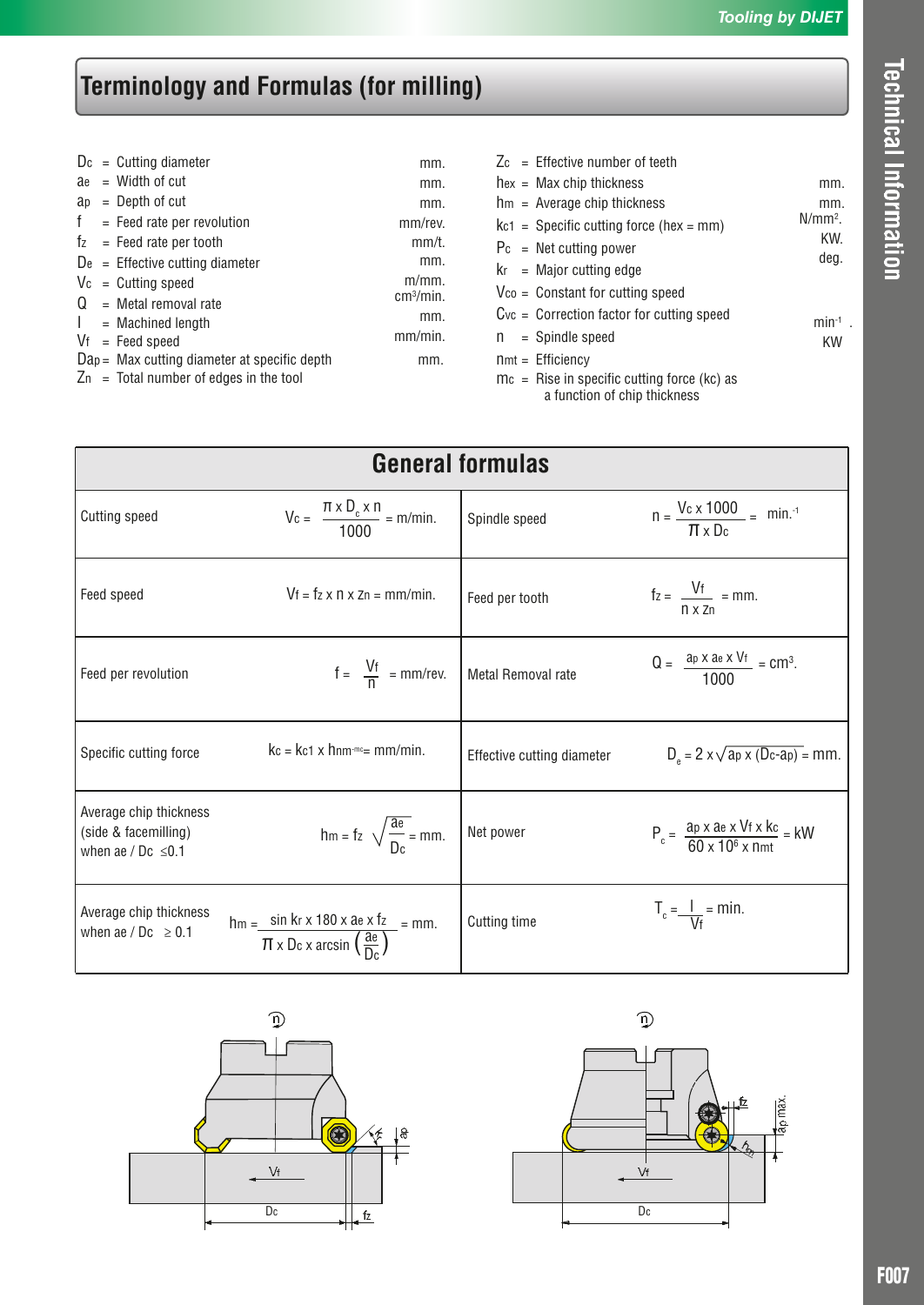# **Up Cut and Down Cut**

# **Down cut milling**



- same workpiece direction, feed rate and rotation of milling cutter.
- chip cross-section start on the strongest point.

Generally down milling should be prefered if rigid machine is available.

## **Up cut milling**



- the feed rate of workpiece is counter-clock-wise to the sense of milling cutter rotation.
- chip cross-section start on the weakest point.

Up milling should be applied on instable milling machine and workpiece materials with higher hardness.

## **Tool with outside center work piece**





**We suggest to work like this when possible or in any case work with tangential tool exit. Up cut and down cut is possible with Ae Max. 2/3 of tool diameter.** 



## **Tool with central work piece**



#### **Formulas :**

$$
hm = \frac{\sin(kr) \times 180 \times ae \times fz}{\pi \times dc \times arcsin\left(\frac{ae}{dc}\right)} \qquad fz = \frac{hm \times \pi \times arcsin\left(\frac{ae}{dc}\right)}{\sin(kr) \times 180 \times ae}
$$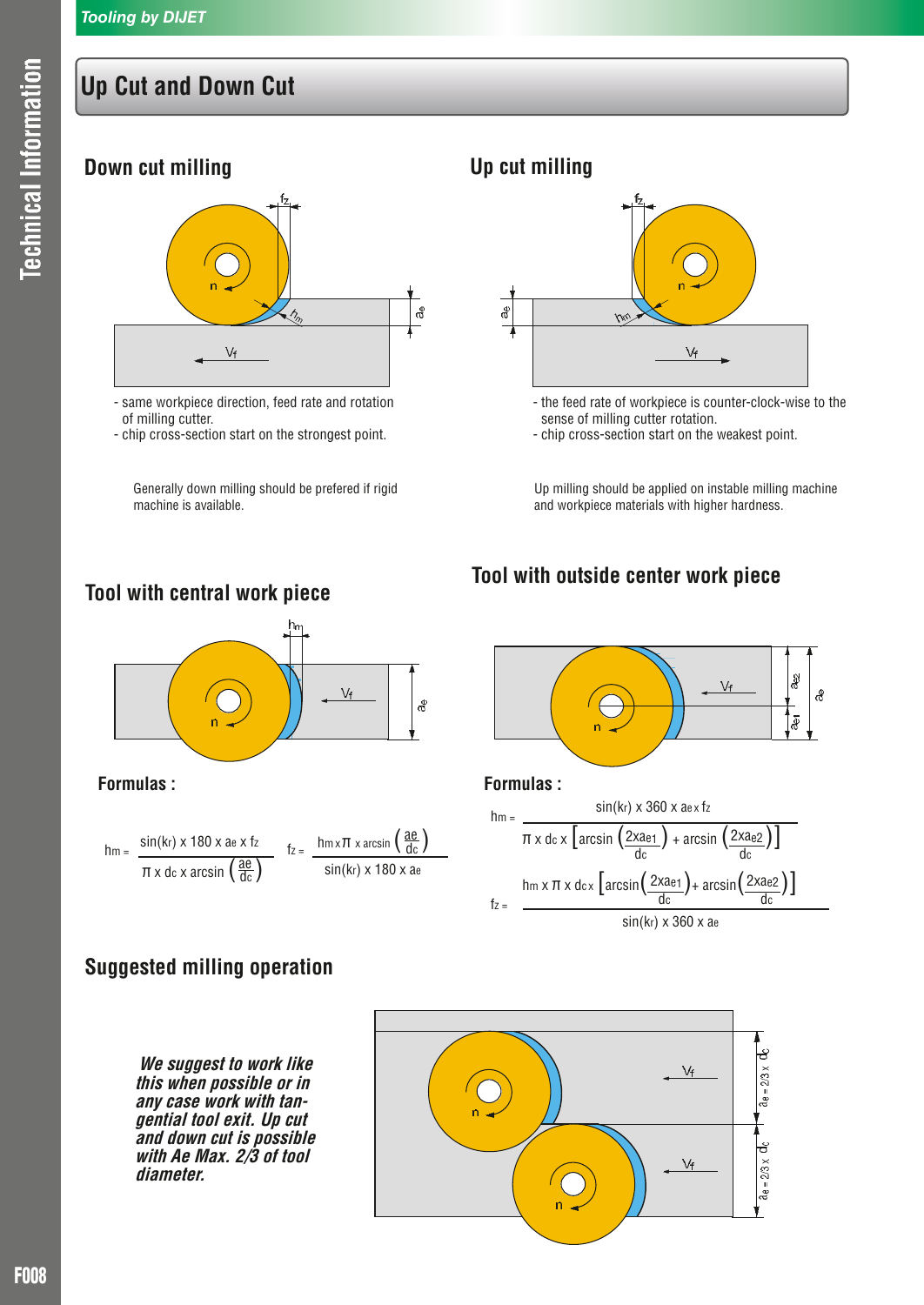# **Troubleshooting**

**APPLICATIONS** 

Milling

| <b>PROBLEM</b>             | <b>CAUSE</b>                                                         | <b>RECOMMENDED ACTION</b>                                                                                                  |
|----------------------------|----------------------------------------------------------------------|----------------------------------------------------------------------------------------------------------------------------|
| <b>Chipping</b>            | • insert grade<br>• speeds & feeds                                   | • Change to tougher grade<br>• Increase the cutting speed<br>• Reduce the feed/tooth                                       |
| <b>Flank Wear</b>          | • insert grade<br>• speeds & feeds                                   | • Use a more wear-resistant grade<br>• Reduce the cutting speed<br>• Increase the feed/tooth                               |
| <b>Crater Wear</b>         | • insert grade<br>• speeds & feeds                                   | • Use a more crater wear-resistant<br>arade<br>• Reduce the cutting speed<br>• Reduce the feed/tooth                       |
| <b>Broken Nose</b>         | • insert grade<br>• speeds & feeds<br>• insert shape                 | • Use a tougher grade<br>• Adjust the cutting speed<br>• Adjust the feed/tooth<br>• Use a thicker insert                   |
| <b>Poor Surface Finish</b> | • insert grade<br>• speeds & feeds<br>• insert shape<br>• tool shape | • Use a more wear-resistant grade<br>• Increase the cutting speed<br>• Use a polished insert<br>• Use a higher rake cutter |
| Burrs, Chipping, etc.      | • insert grade<br>• tool shape                                       | • Increase the cutting speed<br>• Reduce the feed/tooth<br>• Use a higher rake cutter                                      |
| <b>Vibration</b>           | • speeds & feeds                                                     | • Reduce the cutting speed<br>• Reduce the feed/tooth                                                                      |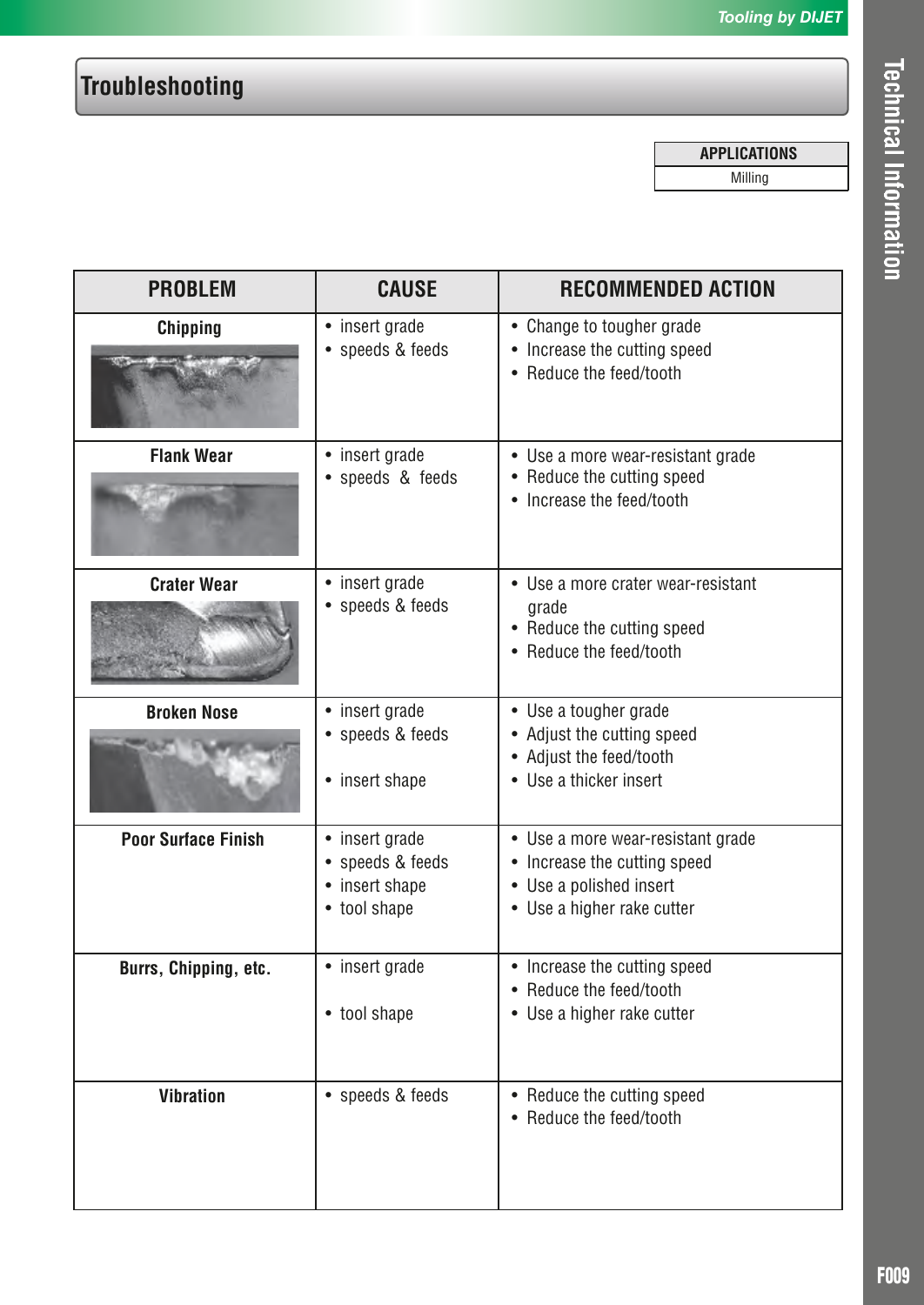# **Troubleshooting**

**APPLICATIONS** 

Drilling

| <b>PROBLEM</b>                             | <b>CAUSE</b>                                                      | <b>RECOMMENDED ACTION</b>                                                                                                                                                                       |
|--------------------------------------------|-------------------------------------------------------------------|-------------------------------------------------------------------------------------------------------------------------------------------------------------------------------------------------|
| Drill Breakage                             | • speeds & feeds<br>• cutting fluid<br>• others                   | • Maintain constant feed rate<br>• Reduce the cutting speed<br>• Reduce the feed rate<br>• Increase coolant flow<br>• Use a machine with sufficient horsepower<br>• Tighten work piece clamping |
| Center Point Breakage                      | $\bullet$ tool<br>• speeds & feeds<br>• others                    | • Reduce drill overhang<br>• Maintain constant feed rate<br>• Reduce the feed rate when starting drill<br>• Use a machine with sufficient horsepower<br>• Tighten work piece clamping           |
| Peripheral Cutting Edge<br><b>Breakage</b> | • tool<br>• speeds & feeds<br>• others                            | • Reduce drill overhang<br>• Maintain constant feed rate<br>• Reduce the cutting speed<br>• Use a machine with sufficient horsepower<br>• Tighten work piece clamping                           |
| Chipping                                   | $\bullet$ tool<br>• speeds & feeds<br>• cutting fluid<br>• others | • Reduce drill overhang<br>• Maintain constant feed rate<br>• Change the feed rate<br>• Increase coolant flow<br>• Use a machine with sufficient horsepower<br>• Tighten work piece clamping    |
| Long Stringy Chips                         | $\bullet$ tool<br>• speeds & feeds                                | • Less lead angle<br>• Increase hone<br>• Maintain constant feed rate<br>• Increase the feed rate                                                                                               |
| Chip Form Varies                           | • speeds & feeds<br>• cutting fluid<br>• others                   | • Maintain constant feed rate<br>• Maintain constant coolant flow<br>• Use a machine with sufficient horsepower                                                                                 |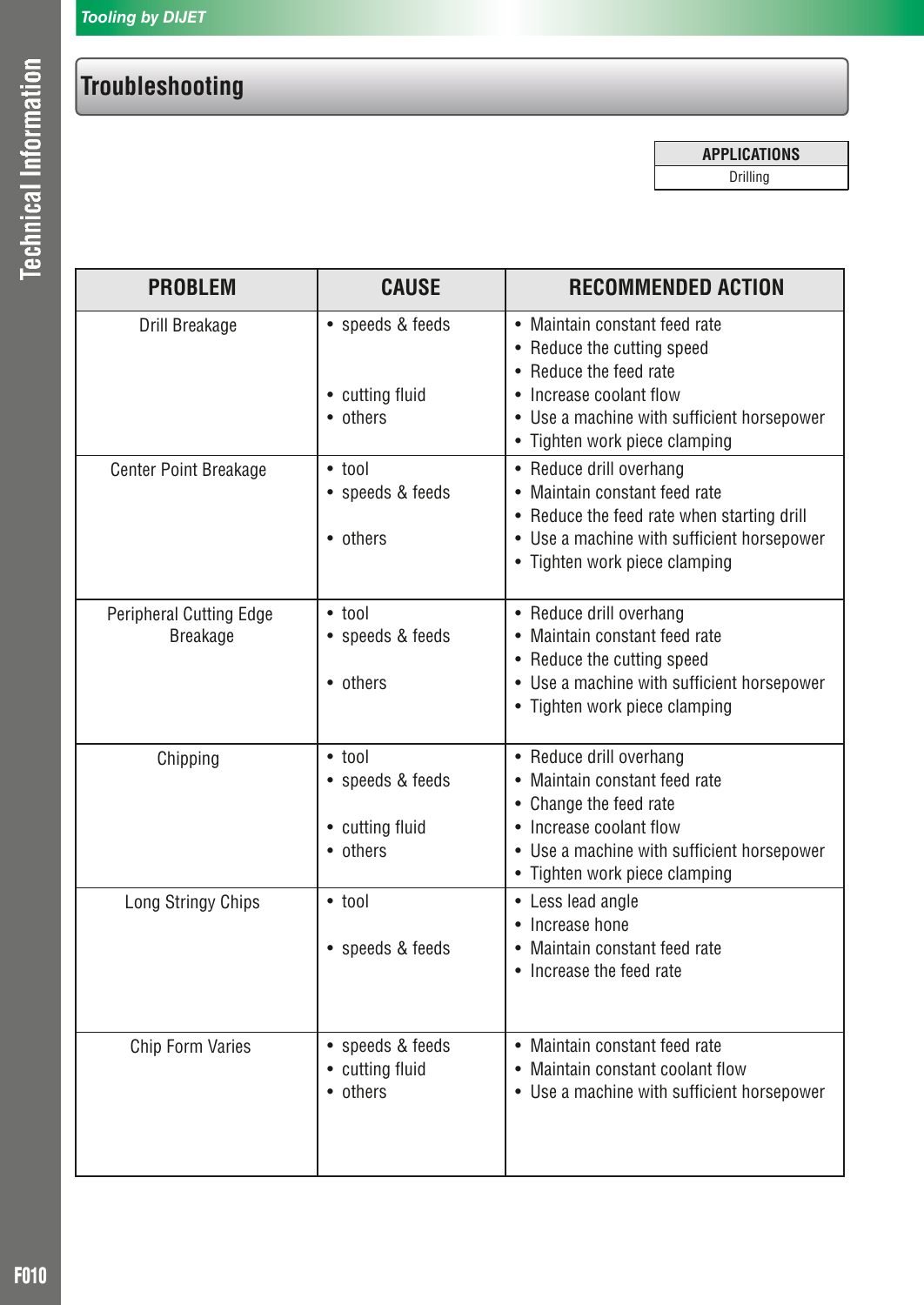# **Troubleshooting**

**APPLICATIONS** 

Drilling

| <b>PROBLEM</b>            | <b>CAUSE</b>     | <b>RECOMMENDED ACTION</b>                             |
|---------------------------|------------------|-------------------------------------------------------|
| Over Size or Out-of-Round | $\bullet$ tool   | • Reduce drill overhang                               |
|                           | • speeds & feeds | • Increase lead angle<br>• Increase the cutting speed |
|                           |                  | • Reduce the feed rate                                |
|                           | • others         | • Use a machine with sufficient horsepower            |
|                           |                  | • Tighten work piece clamping                         |
| Poor Surface Finish       | • speeds & feeds | • Maintain constant feed rate                         |
|                           |                  | • Increase the cutting speed                          |
|                           |                  | • Reduce the feed rate                                |
|                           |                  | • Use low feed rate when starting drill               |
|                           | • others         | • Use a machine with sufficient horsepower            |
|                           |                  | • Tighten work piece clamping                         |
| Galling on Drill Body     | $\bullet$ tool   | • Reduce drill overhang                               |
|                           | • speeds & feeds | • Reduce the cutting speed                            |
|                           |                  | • Increase the feed rate                              |
|                           | • others         | • Use a machine with sufficient horsepower            |
|                           |                  | • Tighten work piece clamping                         |
| Vibration                 | $\bullet$ tool   | • Use light hone                                      |
|                           |                  | • Reduce drill overhang                               |
|                           | • speeds & feeds | • Maintain constant feed rate                         |
|                           | • others         | • Use a machine with sufficient horsepower            |
|                           |                  | • Tighten work piece clamping                         |
|                           |                  |                                                       |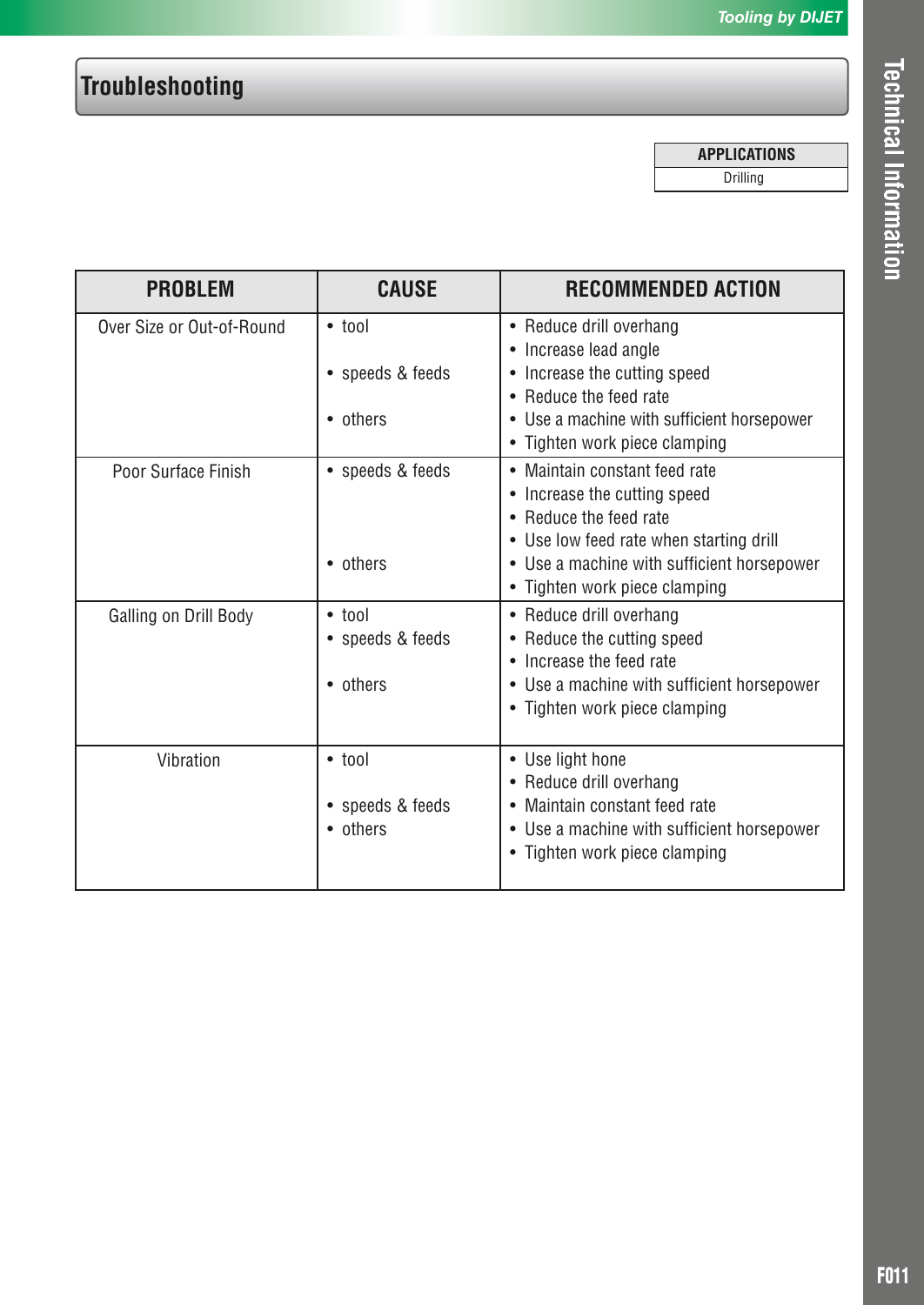# **Material Cross Reference**

#### **Carbon steel**

| <b>USA</b> | Germany |                 |
|------------|---------|-----------------|
| AISI/SAE   | W.-nr   | <b>DIN</b>      |
| 1010       | 1.0301  | C10             |
| 1015       | 1.0401  | C15             |
| 1020       | 1.0402  | C22             |
| 1025       | 1.0406  | C <sub>25</sub> |
| 1030       | 1.0528  | C30             |
| 1035       | 1.0501  | C35             |
| 1040       | 1.0511  | C40             |
| 1045       | 1.0503  | C45             |
| 1049       | 1.0540  | C50             |
| 1055       | 1.0535  | C <sub>55</sub> |
| 1060       | 1.0601  | C58             |
|            |         |                 |

#### **Nickel chromium steel**

| <b>JIS</b>    | AISI/SAE | $W.-nr$ | <b>DIN</b> |
|---------------|----------|---------|------------|
| <b>SNC236</b> | 3135     | 1.5710  | 36NiCr6    |
| <b>SNC415</b> | 3415     | 1.5732  | 14NiCr10   |
| <b>SNC631</b> |          |         |            |
| <b>SNC815</b> | 3310     | 1.5752  | 14NiCr14   |
| <b>SNC836</b> |          |         |            |

#### **Nickel chromium molybdenum steel**

| <b>JIS</b>     | AISI/SAE | $W-nr$ | <b>DIN</b> |
|----------------|----------|--------|------------|
| SNCM220        | 8620     | 1.6523 | 21NiCrMo2  |
| SNCM240        | 8640     | 1.6546 | 40NiCrMo22 |
| <b>SNCM415</b> |          |        |            |
| SNCM420        | 4320     |        |            |
| <b>SNCM439</b> | 4340     | 1.6582 | 35CrNiMo6  |
| <b>SNCM447</b> |          |        |            |
| SNCM630        |          |        |            |
| <b>SNCM815</b> |          |        |            |

#### **Chromium steel**

| <b>JIS</b>    | AISI/SAE | $W-nr$ | <b>DIN</b>        |
|---------------|----------|--------|-------------------|
| SCr415        | 5015     | 1.7015 | 15Cr3             |
| <b>SCr420</b> | 5120     | 1.7020 | 20 <sub>Cr4</sub> |
| SCr430        | 5130     | 1.7033 | 34Cr4             |
| SCr435        | 5132     | 1.7034 | 37Cr4             |
| <b>SCr440</b> | 5140     | 1.7045 | 42Cr4             |
| <b>SCr445</b> | 5147     |        |                   |

#### **Chromium molybdenum steel**

| JIS           | AISI/SAE | $W.-nr$ | <b>DIN</b> |
|---------------|----------|---------|------------|
| <b>SCM415</b> |          | 1.7262  | 15CrMo5    |
| <b>SCM420</b> |          |         |            |
| <b>SCM430</b> | 4130     | 1.7218  | 25CrMo4    |
| <b>SCM435</b> | 4137     | 1.7220  | 34CrMo4    |
| <b>SCM440</b> | 4140     | 1.7223  | 41CrMo4    |
| <b>SCM445</b> | 4145     |         |            |
|               |          |         |            |

#### **Manganese steel and Manganese chromium steel**

| Japan         | <b>USA</b> | Germany |            |
|---------------|------------|---------|------------|
| <b>JIS</b>    | AISI/SAE   | W.-nr   | <b>DIN</b> |
| <b>SMn420</b> | 1522       |         |            |
| <b>SMn433</b> | 1536       |         |            |
| <b>SMn438</b> | 1541       |         |            |
| <b>SMn443</b> | 1541       |         |            |
| SMnC420       |            |         |            |
| SMnC443       |            |         |            |

#### **Carbon tool steel**

| <b>JIS</b>      | AISI/SAE               | $W.-nr$ | <b>DIN</b> |
|-----------------|------------------------|---------|------------|
| SK <sub>1</sub> | $W1-13$                |         |            |
| SK <sub>2</sub> | W <sub>1</sub> -11 1/2 |         |            |
| SK <sub>3</sub> | $W1 - 10$              | 1.1545  | C105W1     |
| SK4             | $W1-9$                 |         |            |
| SK <sub>5</sub> | $W1-8$                 | 1.1525  | C80W1      |
| SK <sub>6</sub> | $W1-7$                 | 1.1525  | C80W1      |
| SK7             |                        | 1.1620  | C70W2      |

#### **High speed steel**

| <b>JIS</b>        | AISI/SAE        | $W.-nr$ | <b>DIN</b> |
|-------------------|-----------------|---------|------------|
| SKH <sub>2</sub>  | Τ1              |         |            |
| SKH <sub>3</sub>  | T <sub>4</sub>  |         |            |
| SKH <sub>10</sub> | T <sub>15</sub> |         |            |
| SKH <sub>51</sub> | M <sub>2</sub>  | 1.3343  | $S6-5-2$   |
| SKH <sub>52</sub> | $M3-1$          |         |            |
| SKH <sub>53</sub> | $M3-2$          | 1.3344  | $S6-5-3$   |
| SKH <sub>54</sub> | M4              |         |            |
| SKH56             | M36             |         |            |

#### **Alloy tool steel**

| <b>JIS</b>        | AISI/SAE              | W.-nr  | DI          |
|-------------------|-----------------------|--------|-------------|
| SKS <sub>11</sub> | F <sub>2</sub>        |        |             |
| SKS51             | L <sub>6</sub>        |        |             |
| SKS43             | W <sub>2</sub> -9 1/2 |        |             |
| SKS44             | W2-8 1/2              |        |             |
| SKD <sub>1</sub>  | D <sub>3</sub>        | 1.2080 | X210Cr12    |
| SKD <sub>11</sub> | D <sub>2</sub>        | 1.2379 | X100CrMoV5  |
| SKD <sub>12</sub> | A <sub>2</sub>        | 1.2363 | X100CrMoV51 |
| SKD <sub>2</sub>  |                       | 1.2436 | X210CrW12   |
| SKD <sub>5</sub>  | H <sub>21</sub>       | 1.2581 | X30WCrV9    |
| SKD61             | H <sub>13</sub>       | 1.2344 | X40CrMoV5   |

#### **Stainless steel (Ferritic)**

| <b>JIS</b>     | AISI/ASTM        | W.-nr  | <b>DIN</b> |
|----------------|------------------|--------|------------|
| <b>SUS405</b>  | AISI 405         | 1.4724 | X6CrAI13   |
| <b>SUS429</b>  | AISI 429         |        |            |
| <b>SUS430</b>  | AISI 430         | 1.4742 | X6Cr17     |
| <b>SUS430F</b> | <b>AISI 430F</b> | 1.4104 | X12CrMoS17 |
| <b>SUS434</b>  | AISI 434         |        |            |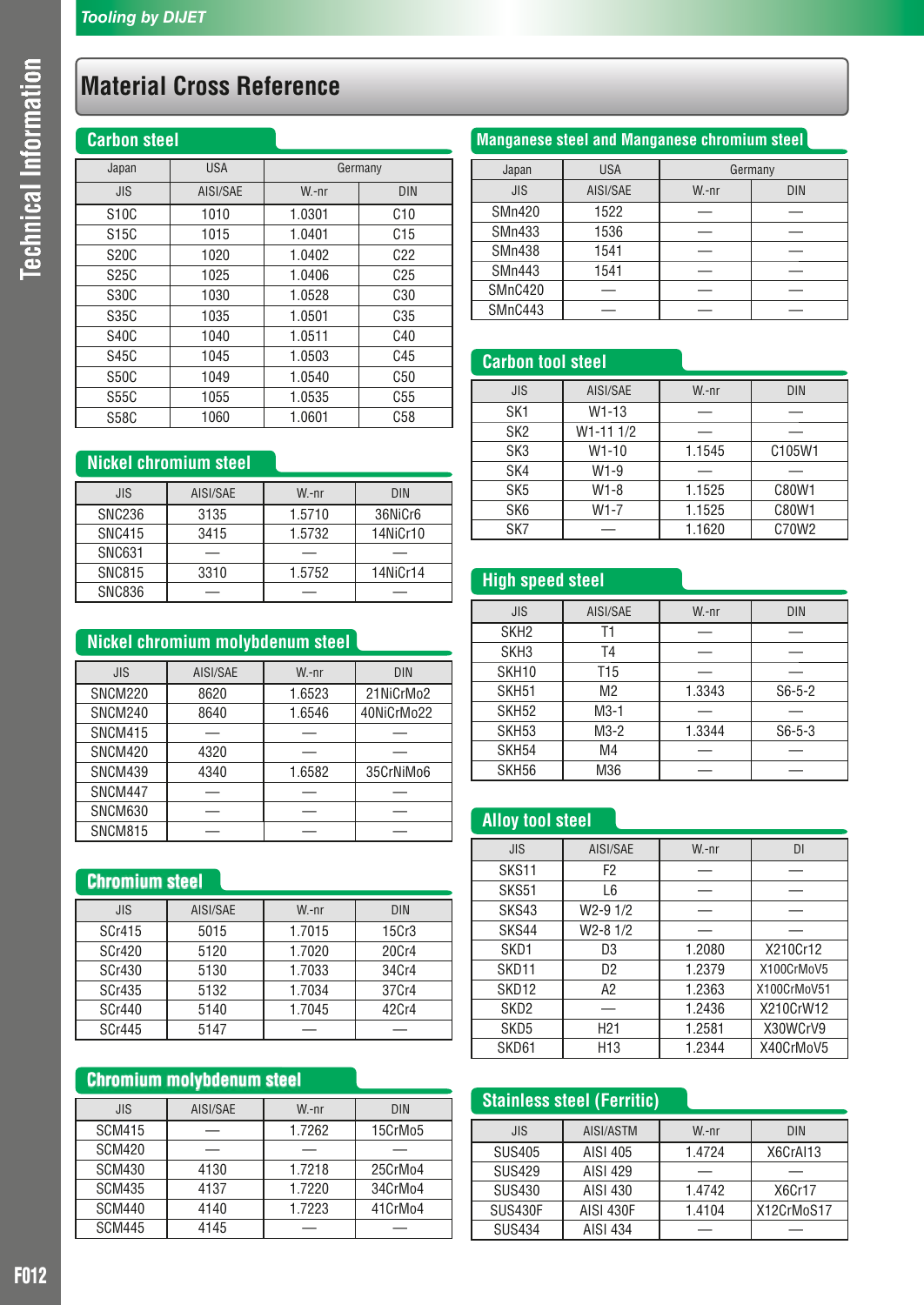# **Material Cross Reference**

| Japan          | <b>USA</b>       | Germany |            |
|----------------|------------------|---------|------------|
| <b>JIS</b>     | AISI/ASTM        | W.-nr   | <b>DIN</b> |
| <b>SUS403</b>  | AISI 403         |         |            |
| <b>SUS410</b>  | AISI 410         | 1.4006  | X10Cr13    |
| <b>SUS416</b>  | AISI 416         |         |            |
| SUS420J1       | AISI 420         | 1.4034  | X20Cr13    |
| SUS420F        | <b>AISI 420F</b> |         |            |
| <b>SUS431</b>  | <b>AISI 431</b>  | 1.4057  | X20CrNi172 |
| <b>SUS440A</b> | <b>AISI 440A</b> |         |            |
| <b>SUS440B</b> | <b>AISI 440B</b> |         |            |
| <b>SUS440C</b> | <b>AISI 440C</b> |         |            |

#### **Stainless steel (Austenitic)**

| <b>JIS</b>      | AISI/ASTM        | W.-nr  | <b>DIN</b>    |
|-----------------|------------------|--------|---------------|
| <b>SUS201</b>   | <b>AISI 201</b>  |        |               |
| <b>SUS202</b>   | <b>AISI 202</b>  |        |               |
| <b>SUS301</b>   | AISI 301         |        |               |
| <b>SUS302</b>   | AISI 302         |        |               |
| <b>SUS302B</b>  | <b>AISI 302B</b> |        |               |
| <b>SUS303</b>   | AISI 303         | 1.4305 | X10CrNiS189   |
| SUS303Se        | AISI 303Se       |        |               |
| <b>SUS304</b>   | AISI 304         | 1.4301 | X5CrNi1810    |
| SUS304L         | <b>AISI 304L</b> | 1.4306 | X2CrNi1911    |
| <b>SUS304NI</b> | <b>AISI 304N</b> |        |               |
| <b>SUS305</b>   | AISI 305         | 1.4303 | X5CrNi1812    |
| <b>SUS308</b>   | <b>AISI 308</b>  |        |               |
| <b>SUS309S</b>  | <b>AISI 309S</b> |        |               |
| <b>SUS310S</b>  | <b>AISI 310S</b> |        |               |
| <b>SUS316</b>   | AISI 316         | 1.4401 | X5CrNiMo17122 |
| SUS316L         | <b>AISI 316L</b> |        | X2CrNiMo17132 |
| <b>SUS316N</b>  | <b>AISI 316N</b> | 1.4404 |               |
| <b>SUS317</b>   | AISI 317         | 1.4438 | X2CrNiMo18164 |
| SUS317L         | <b>AISI 317L</b> | 1.4438 | X2CrNiMo18164 |
| <b>SUS321</b>   | <b>AISI 321</b>  |        |               |
| <b>SUS347</b>   | <b>AISI 347</b>  | 1.4550 | X6CrNiNb1810  |
| <b>SUS384</b>   | <b>AISI 384</b>  |        |               |

| <b>Heat resistant steel (Austenitic)</b> |           |        |                 |
|------------------------------------------|-----------|--------|-----------------|
| <b>JIS</b>                               | AISI/ASTM | W.-nr  | <b>DIN</b>      |
| SUH31                                    |           |        |                 |
| SUH35                                    |           |        |                 |
| SUH36                                    |           |        |                 |
| SUH37                                    |           |        |                 |
| SUH38                                    |           |        |                 |
| <b>SUH309</b>                            | AISI 309  |        |                 |
| <b>SUH310</b>                            | AISI 310  | 1.4845 | <b>CrNi2520</b> |
| <b>SUH330</b>                            | AISI 330  |        |                 |

## **Stainless steel (Martensitic) Heat resistant steel (Martensitic)**

| Japan             | <b>USA</b> | Germany |            |
|-------------------|------------|---------|------------|
| JIS               | AISI/ASTM  | W.-nr   | <b>DIN</b> |
| SUH <sub>21</sub> |            |         | CrAI1205   |
| <b>SUH409</b>     | AISI 409   | 1.4512  | X6CrTi12   |
| <b>SUH446</b>     | AISI 446   |         |            |

#### **Heat resistant steel (Ferritic)**

| <b>JIS</b>        | AISI/ASTM       | $W.-nr$ | <b>DIN</b> |
|-------------------|-----------------|---------|------------|
| SUH <sub>1</sub>  |                 |         |            |
| SUH <sub>3</sub>  |                 |         |            |
| SUH4              |                 |         |            |
| SUH <sub>11</sub> |                 |         |            |
| <b>SUH600</b>     | <b>ASTM 616</b> |         |            |

| <b>Grey cast iron</b> |          |         |            |  |  |  |  |  |  |  |  |  |  |
|-----------------------|----------|---------|------------|--|--|--|--|--|--|--|--|--|--|
| <b>JIS</b>            | AISI/SAE | $W.-nr$ | <b>DIN</b> |  |  |  |  |  |  |  |  |  |  |
| FC100                 | 20       | 0.6010  | GG 10      |  |  |  |  |  |  |  |  |  |  |
| FC150                 | 25       | 0.6015  | GG 15      |  |  |  |  |  |  |  |  |  |  |
| FC200                 | 30       | 0.6020  | GG 20      |  |  |  |  |  |  |  |  |  |  |
| FC250                 | 35       | 0.6025  | GG 25      |  |  |  |  |  |  |  |  |  |  |
| FC300                 | 40       | 0.6030  | GG 30      |  |  |  |  |  |  |  |  |  |  |
| FC350                 | 50       | 0.6035  | GG 35      |  |  |  |  |  |  |  |  |  |  |

#### **Nodular cast iron**

| <b>JIS</b>    | AISI/SAE      | W.-nr  | DIN    |
|---------------|---------------|--------|--------|
| FCD400        | 60-40-18      | 0.7040 | GGG 40 |
| FCD450        | $60 - 40 - 8$ | 0.7045 | GGG 45 |
| <b>FCD500</b> | 65-45-12      | 0.7050 | GGG 50 |
| FCD600        | 80-55-06      | 0.7060 | GGG 60 |
| <b>FCD700</b> | 100-70-03     | 0.7070 | GGG 70 |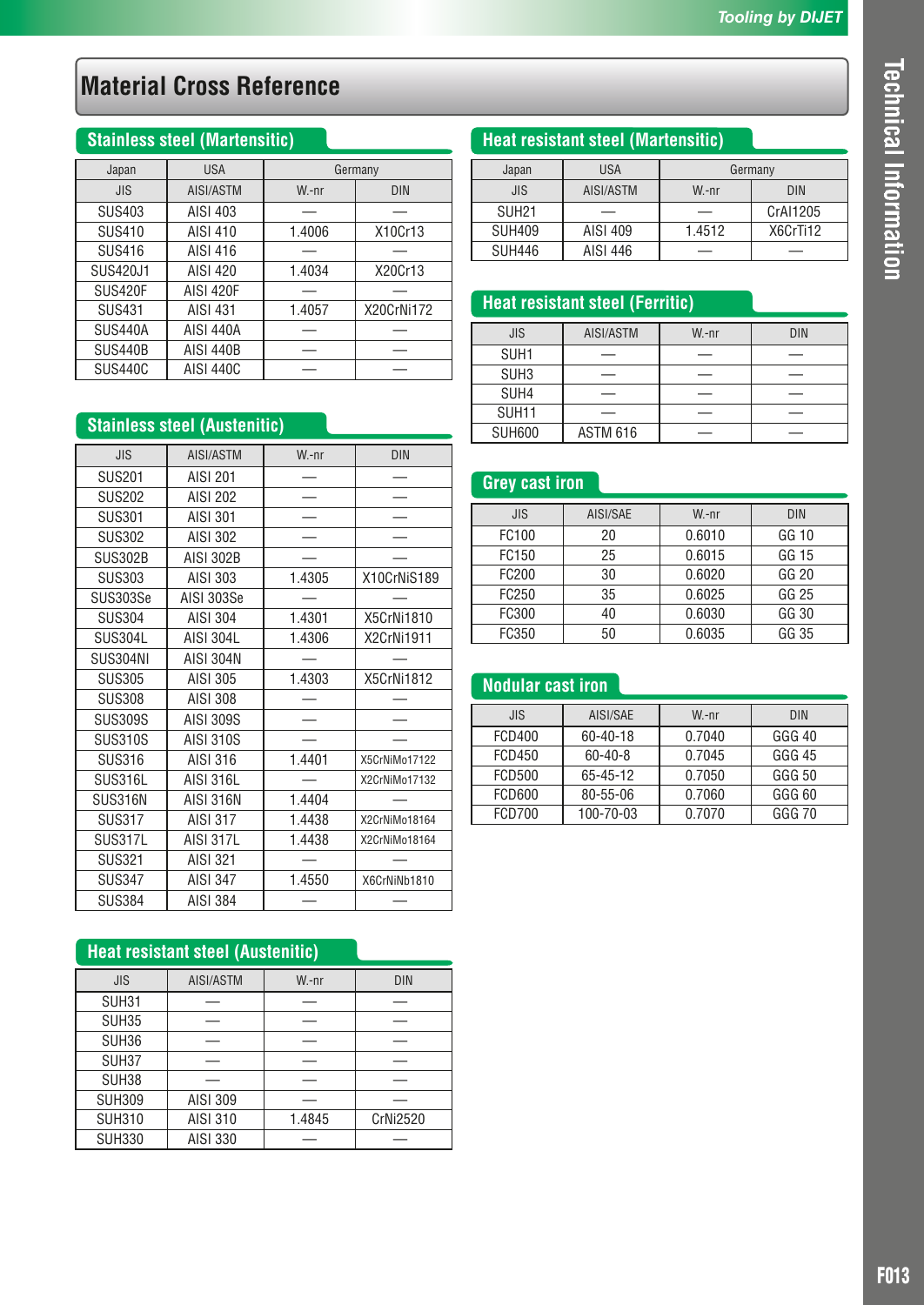#### **Steel for cold molding**

| Group                          | <b>JIS</b>                          | AISI           | Aichi Steel                | Sanyo<br>Special Steel           | Daido<br><b>Steel</b>                           | Nippon<br>Koshuha Steel       | Hitachi<br><b>Metals</b>       | Nachi<br>Fujikoshi                                  | Udde Holm                                              | <b>Bohler</b>                |
|--------------------------------|-------------------------------------|----------------|----------------------------|----------------------------------|-------------------------------------------------|-------------------------------|--------------------------------|-----------------------------------------------------|--------------------------------------------------------|------------------------------|
| Carbon tool<br>steel           | <b>SK105</b>                        | $W1-10$        |                            | QK3                              | YK3                                             |                               |                                |                                                     |                                                        | K990                         |
|                                | SKS93                               |                | SK301                      | QK3M                             | <b>YK30</b>                                     | K3M                           | YCS3                           |                                                     |                                                        |                              |
|                                | SKS3                                |                | SKS3                       | QKS3                             | GOA                                             | KS3                           | SGT                            |                                                     | ARNE                                                   | K460                         |
|                                | SKD1                                | D <sub>3</sub> |                            | QC1                              | DC <sub>1</sub>                                 | KD1                           | CRD                            |                                                     | SVERKER3                                               | K100, K107                   |
|                                | SKD11                               | D <sub>2</sub> | SKD11                      | QC11                             | DC11                                            | KD11                          | SLD                            | CDS11                                               | SVERKER21                                              | K105, K110                   |
|                                | 8% Cr                               |                | AUD <sub>15</sub><br>AUD11 | QCM7<br>QCM8                     | <b>DC53</b>                                     | KD11MAX<br><b>KD11S, KD21</b> | SLD <sub>8</sub>               | MDS9                                                | <b>SLEIPNER</b>                                        | K340                         |
|                                | Die steel<br>(Matrix type)          |                | SXACE                      |                                  | <b>DCMX</b>                                     | <b>NOGA</b>                   | ARK1                           |                                                     | CALDIE<br>UNIMAX                                       | W360                         |
|                                | SKD12                               | A <sub>2</sub> |                            |                                  | <b>DC12</b>                                     | KD <sub>12</sub>              |                                |                                                     | <b>RIGOR</b>                                           | K305                         |
| Alloy tool steel               | Pre-harden<br>40HRC                 |                |                            |                                  | G040F                                           | KAP65                         | HPM-MAGIC                      |                                                     | <b>IMPAX HH</b>                                        |                              |
|                                | Flame tempered<br>steel             |                | <b>SX105V</b>              | QF3                              | GO5                                             | <b>KRCX</b>                   | HMD5                           |                                                     | <b>FERMO</b>                                           |                              |
|                                | Low temperature air<br>cooled steel |                |                            |                                  | G <sub>04</sub>                                 | <b>KSM</b>                    | ACD37                          |                                                     |                                                        |                              |
|                                | Impact resistant<br>steel           |                | AKS4                       | QF1                              | GS5                                             | KTV5                          | YSM                            |                                                     |                                                        |                              |
|                                | <b>Others</b>                       |                | AUD11X                     |                                  |                                                 |                               | SLD <sub>10</sub><br>SLD-MAGIC | ICS22                                               | CALMAX<br>ELMAX<br>VANCRON40<br>VANADIS4E<br>VANADIS10 | K390<br>K890                 |
|                                | SKH51                               | M <sub>2</sub> |                            | QH51                             | <b>MH51</b>                                     | H <sub>51</sub>               | YXM1                           | SKH9                                                |                                                        | S600                         |
|                                | SKH51 type                          |                |                            |                                  |                                                 |                               |                                | SKH9D                                               |                                                        |                              |
|                                | SKH55 type                          |                |                            |                                  |                                                 | <b>HM35</b>                   | YXM4                           | <b>HM35</b><br>HS53M                                |                                                        | S705                         |
| igh speed tool steel           | SKH57 type                          |                |                            |                                  |                                                 | <b>MV10</b>                   | XVC5                           | HS93R<br>DURO-SP                                    |                                                        | S700                         |
| ᆂ                              | Matrix type                         |                |                            | QHZ                              | DRM1<br>DRM <sub>2</sub><br>DRM3<br><b>MH85</b> | KMX1<br>KMX2<br>KMX3          | YXR3<br>YXR7<br>YXR33          | DURO-F1<br>DURO-F3<br>DURO-F7<br>DURO-V2<br>DURO-V5 |                                                        |                              |
|                                | SKH40                               |                |                            |                                  | DEX40                                           |                               | HAP40                          | FAX38                                               | VANADIS30                                              | S590                         |
|                                | Matrix type                         |                |                            |                                  | DEX-M1<br>DEX-M3                                |                               | HAP5R                          |                                                     |                                                        |                              |
| Sintered high speed tool steel | Others                              |                |                            | SPM23<br>SPM30<br>SPM60<br>SPMR8 | DEX20<br>DEX60                                  |                               | HAP10<br>HAP50<br>HAP72        | FAX31<br>FAX40<br>FAX55<br>FAXG2                    | VANADIS23<br>VANADIS60                                 | S290<br>S390<br>S690<br>S790 |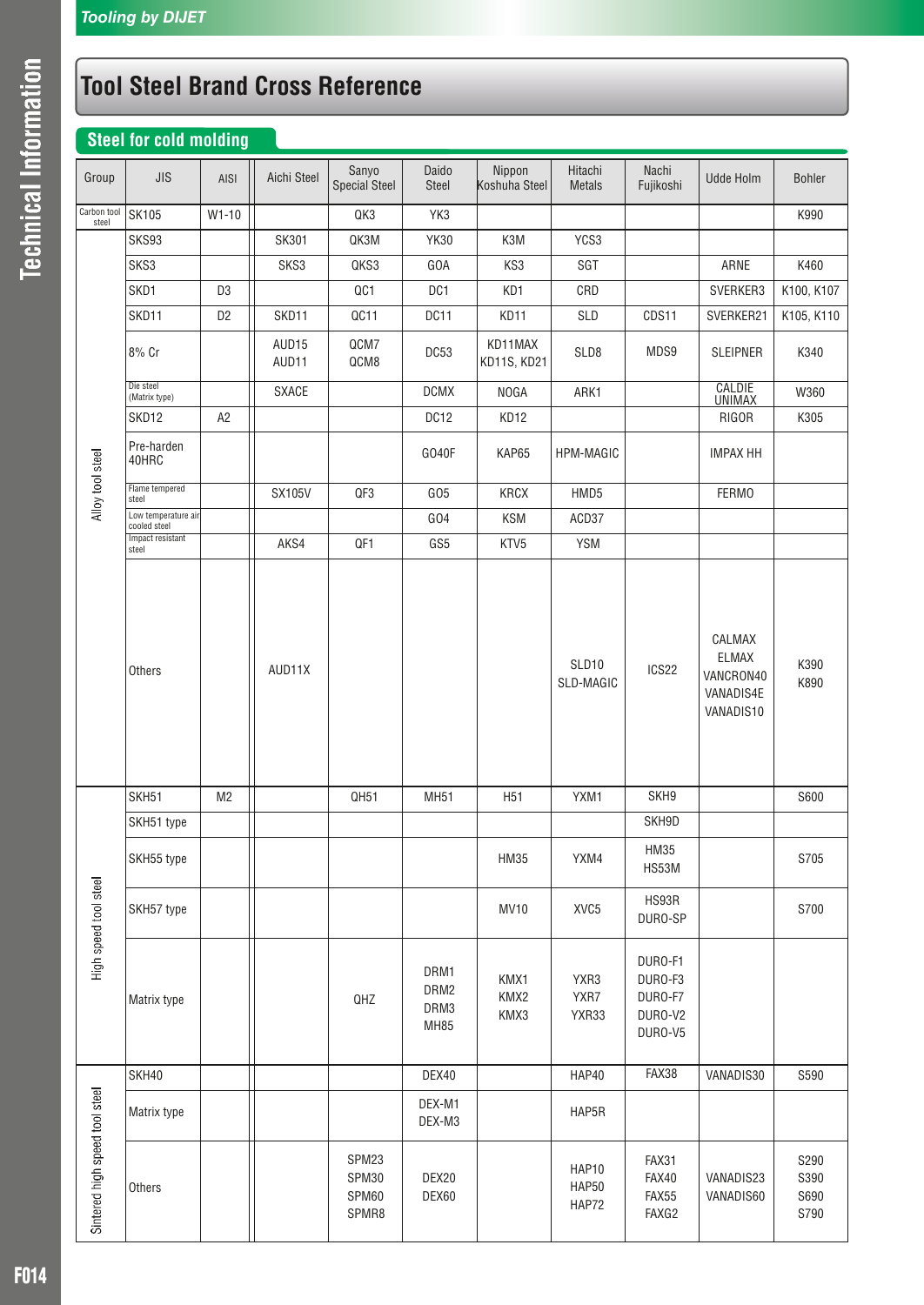|                 | <b>THAIR INDIA SIGGI</b> |                |                         |                                     |                         |                                         |                                                                |                        |                              |
|-----------------|--------------------------|----------------|-------------------------|-------------------------------------|-------------------------|-----------------------------------------|----------------------------------------------------------------|------------------------|------------------------------|
| Group           | <b>JIS</b>               | AISI           | Aichi Steel             | Daido<br>Steel                      | Nippon<br>Koshuha Steel | Hitachi<br><b>Metals</b>                | Nachi<br>Fujikoshi                                             | <b>Udde Holm</b>       | <b>Bohler</b>                |
|                 | SKH <sub>2</sub>         | T1             |                         |                                     | H2                      | YHX2                                    | SKH <sub>2</sub>                                               |                        | S200                         |
| Tungsten type   | SKH3                     | T <sub>4</sub> |                         |                                     | H <sub>3</sub>          |                                         | SKH <sub>3</sub>                                               |                        | S305                         |
|                 | SKH4                     | T <sub>5</sub> |                         |                                     | H <sub>4</sub>          |                                         | SKH4                                                           |                        |                              |
|                 | SKH10                    | T15            |                         |                                     | HV <sub>5</sub>         |                                         |                                                                |                        |                              |
|                 | SKH51                    | M <sub>2</sub> | QH51                    | <b>MH51</b>                         | H <sub>51</sub>         | YXM1                                    | SKH9                                                           |                        | S600<br>S614<br>S401         |
|                 | SKH52                    | $M3-1$         |                         |                                     | H <sub>52</sub>         |                                         |                                                                |                        |                              |
|                 | SKH <sub>53</sub>        | $M3-2$         |                         |                                     | HV1                     |                                         |                                                                |                        | S607                         |
|                 | SKH54                    | M4             |                         |                                     | HV <sub>2</sub>         |                                         | HM4                                                            |                        |                              |
|                 | SKH55                    |                |                         |                                     | <b>HM35</b>             | YXM4                                    | <b>HM35</b>                                                    |                        | S705                         |
| Molybdenum type | SKH56                    | M36            |                         |                                     | HM36                    |                                         | HM36                                                           |                        |                              |
|                 | SKH57                    |                |                         |                                     | <b>HV10</b>             | XVC5                                    | HS93R                                                          |                        | S700                         |
|                 | SKH58                    | M7             |                         |                                     | HM3                     |                                         | HM7                                                            |                        | S400                         |
|                 | SKH59                    | M42            |                         |                                     | <b>HM42</b>             | YXM42                                   | <b>HM42</b>                                                    |                        | S500                         |
|                 | Others                   |                |                         |                                     | S70                     | YXM27<br>YXM60                          | HS53M<br>HS97R<br>HM1<br>HMT12<br>HM33<br>SKH9D<br>DURO-SP     |                        |                              |
| Matrix type     | Matrix type              |                | QHZ                     | DRM1<br>DRM2<br>DRM3<br><b>MH85</b> | KMX1<br>KMX2<br>KMX3    | YXR3<br>YXR33<br>YXR7                   | DURO-FZ<br>DURO-F1<br>DURO-F3<br>DURO-F7<br>DURO-V2<br>DURO-V5 |                        |                              |
|                 | SKH40                    |                | SPM30                   | DEX40                               |                         | HAP40                                   | FAX38                                                          | VANADIS30              | S590                         |
| Powdered type   | Others                   |                | SPM23<br>SPM60<br>SPMR8 | DEX20<br>DEX60<br>DEX-M1<br>DEX-M3  |                         | HAP10<br><b>HAP50</b><br>HAP72<br>HAP5R | FAX31<br>FAX40<br>FAX55<br>FAXG2                               | VANADIS23<br>VANADIS60 | S290<br>S390<br>S690<br>S790 |

## **High speed tool steel**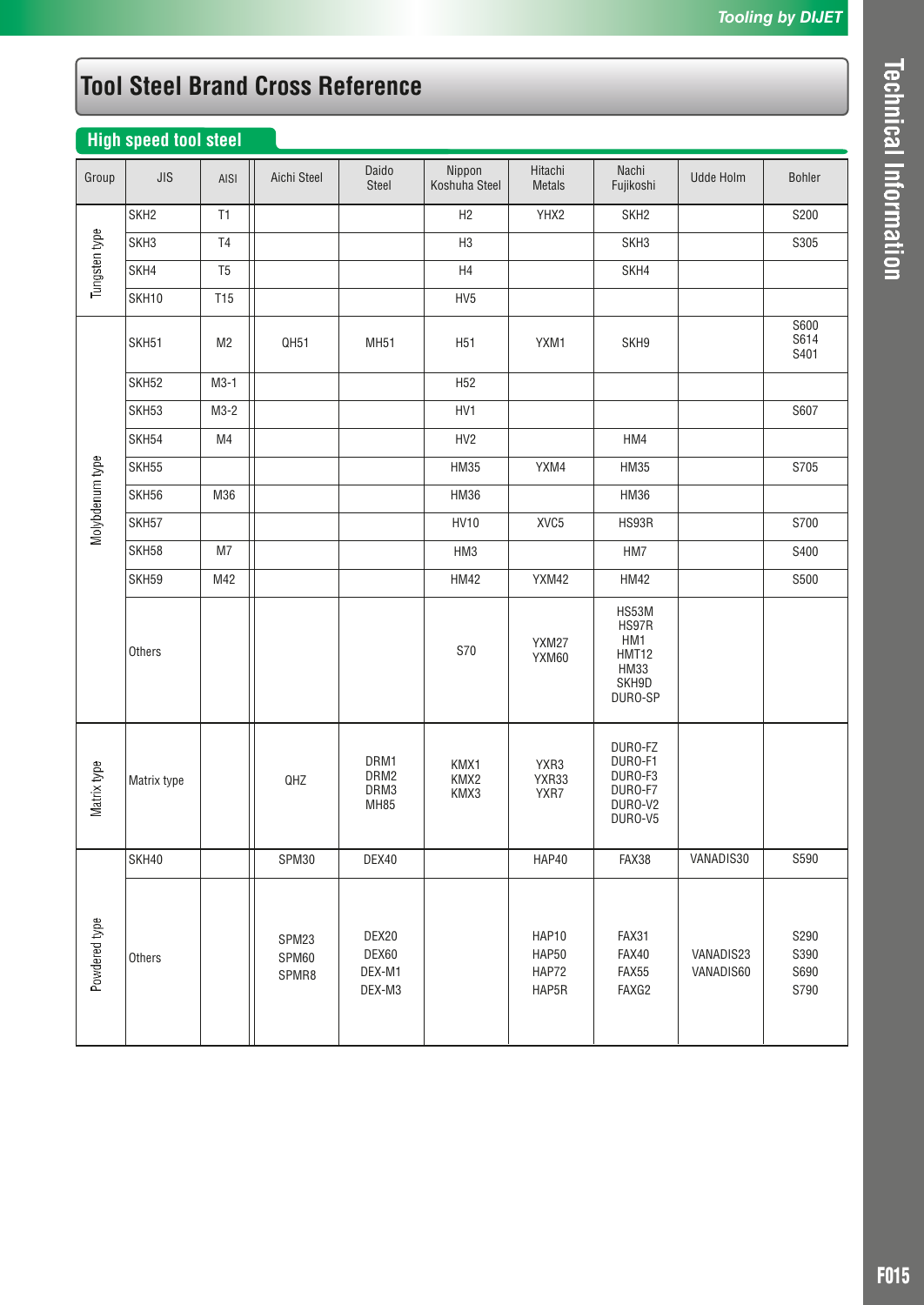## **Steel for plastic mold**

| Group                 | Hardness<br>(HRC) | <b>JIS</b>                 | AISI                  | Aichi<br><b>Steel</b> | <b>JFE</b><br><b>Steel</b> | Kobelco                               | Sanyo<br>Special<br>Steel              | Daido<br>Steel             | Nippon<br>Koshuha<br><b>Steel</b> | Hitachi<br>Metals        | Nachi<br>Fujikoshi                   | Udde<br>Hdm                                  | <b>Bohler</b>                        |
|-----------------------|-------------------|----------------------------|-----------------------|-----------------------|----------------------------|---------------------------------------|----------------------------------------|----------------------------|-----------------------------------|--------------------------|--------------------------------------|----------------------------------------------|--------------------------------------|
|                       | 13                | SC type                    | 1055                  |                       | JFE-MD1                    | KTSM21<br>KTSM21M<br>KTSM2A<br>KTSM22 | <b>PC55</b>                            |                            | KPM1<br><b>KPMAX</b>              |                          |                                      |                                              |                                      |
|                       | 28                | SCM type                   | 4140                  |                       | JFE-MD3<br>JFE-MD5         | KTSM31                                |                                        | PDS3                       |                                   |                          |                                      |                                              |                                      |
|                       |                   | SCM<br>(Improved)          | P20                   |                       |                            | KTSM3M                                | PCM30                                  | PX <sub>5</sub><br>PXA30   | KPM30                             | HPM7                     |                                      | <b>IMPAXHH</b>                               | M200<br>M201<br>M238                 |
| Pre hardened steel    | 33                | SUS type                   | 420                   |                       |                            |                                       |                                        | S-STAR<br>D-STAR           | GHX<br>420M                       | HPM38                    | <b>PROVA-400</b><br><b>PROVA-450</b> | <b>STAVAX</b>                                | M303<br>M310                         |
|                       |                   | SUS type<br>(Free cutting) |                       |                       |                            |                                       |                                        | G-STAR                     | U630                              | HPM77                    |                                      | RoyAlloy                                     | M315                                 |
|                       | 35                | SUS type                   | S17400                |                       |                            |                                       | QSH <sub>6</sub>                       | <b>NAK101</b>              |                                   | PSL                      |                                      | CORRAX                                       | N700                                 |
|                       | 36                | <b>SCM</b><br>(Improved)   | P <sub>20</sub>       |                       |                            |                                       |                                        |                            | <b>JHX</b>                        |                          |                                      |                                              |                                      |
|                       |                   | SUS type                   |                       |                       |                            |                                       |                                        |                            |                                   |                          |                                      | EDR0400                                      |                                      |
|                       |                   | SKD61<br>(Improved)        | H <sub>13</sub>       |                       |                            |                                       |                                        | DH <sub>2F</sub>           | KAP90F                            | <b>FDAC</b>              |                                      |                                              |                                      |
|                       | 40                | Others                     | P <sub>21</sub>       |                       |                            |                                       | PCM40S                                 | NAK80                      | KAP88                             | HPM-PRO                  |                                      |                                              | M461                                 |
|                       |                   |                            | P21<br>(Free cutting) |                       |                            |                                       | PCM40                                  | NAK55                      | KAP65                             | HPM1                     |                                      |                                              | M261                                 |
|                       |                   |                            | P21                   |                       |                            |                                       |                                        |                            |                                   | CENA1                    |                                      |                                              |                                      |
|                       |                   |                            | (Rust resistant)      |                       |                            |                                       |                                        |                            |                                   | HPM-MAGIC                |                                      | <b>NIMAX</b>                                 |                                      |
|                       | 60                | SKD11<br>(Improved)        | D <sub>2</sub>        | AUD11                 |                            |                                       | QCM8                                   | PD613                      | <b>NOGA</b>                       | HPM31                    |                                      | RIGOR<br><b>SLEIPNER</b><br>CALDIE<br>CALMAX | K105<br>K110<br>K340                 |
| Quench tempered steel | 57                | SUS type<br>440C           | 440C                  |                       |                            |                                       | QPD5<br>SPC <sub>5</sub><br>(Powdered) | <b>SUS440C</b>             |                                   | <b>SUS440C</b>           | 440C<br>PROVA-500<br>(Powdered)      | <b>ELMAX</b>                                 | M340<br>M390<br>N685<br>N690<br>N695 |
|                       | 52                | SUS type<br>420            |                       |                       |                            |                                       |                                        | S-STAR<br>D-STAR<br>G-STAR | GHX                               | HPM38<br>HPM38S<br>HPM77 | PROVA-400<br>PROVA-450               | <b>STAVAX</b><br>POLMAX<br><b>MIRRAX</b>     | M310<br>M330                         |
|                       | Over<br>50        | Maraging<br>steel          |                       |                       |                            |                                       |                                        | MAS1C                      | KMS18-20                          | YAG                      | EXEO-M21                             |                                              | V720<br>V721                         |
|                       |                   | Others                     |                       |                       |                            |                                       |                                        |                            |                                   |                          |                                      | CORRAX                                       |                                      |
| Age hardened steel    | 40                | Non-<br>magnetic<br>steel  |                       |                       |                            |                                       |                                        |                            | NMS1                              | HPM75                    |                                      |                                              |                                      |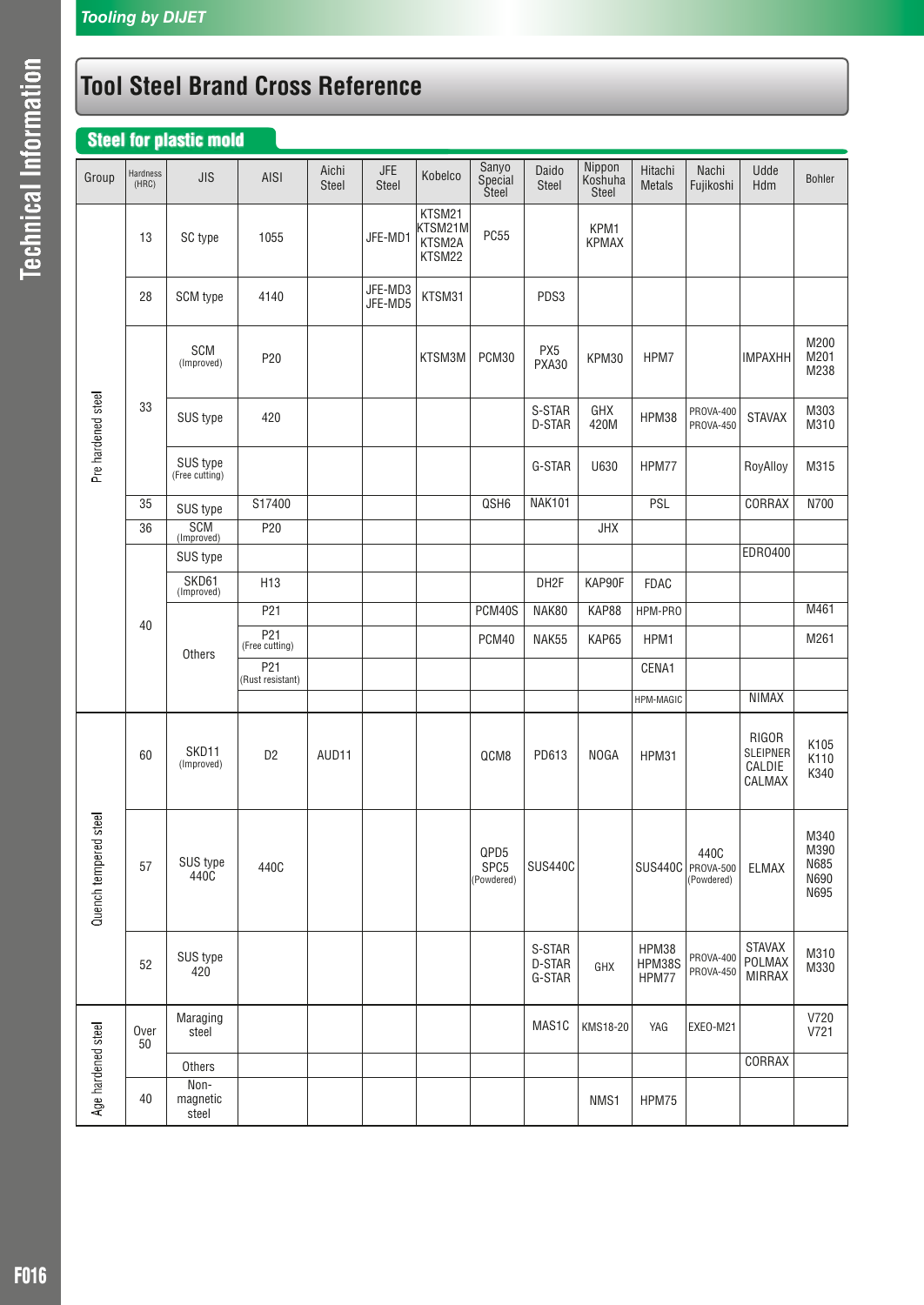|                          | <b>OLGGT TOT TIOL IIIOIUIIIY</b>    |                 |                 |         |                           |                                                            |                                   |                                                |                    |                     |                              |               |
|--------------------------|-------------------------------------|-----------------|-----------------|---------|---------------------------|------------------------------------------------------------|-----------------------------------|------------------------------------------------|--------------------|---------------------|------------------------------|---------------|
| Group                    | <b>JIS</b>                          | AISI            | Aichi<br>Steel  | Kobelco | Sanyo<br>Special<br>Steel | Daido<br>Steel                                             | Nippon<br>Koshuha<br><b>Steel</b> | Hitachi<br><b>Metals</b>                       | Nachi<br>Fujikoshi | Mitsubishi<br>Steel | Udde<br>Hdm                  | <b>Bohler</b> |
|                          | SKD4                                |                 |                 |         |                           | DH4                                                        | KD4                               |                                                |                    |                     |                              |               |
|                          | SKD5                                | H <sub>21</sub> |                 |         |                           | DH <sub>5</sub>                                            | KD <sub>5</sub>                   |                                                |                    |                     |                              |               |
|                          | SKD6                                | H11             |                 |         |                           | DH <sub>6</sub>                                            | KD6                               |                                                |                    |                     | <b>VIDAR</b>                 | W300<br>W400  |
|                          | SKD61                               | H <sub>13</sub> | SKD61           |         | QD61                      | DHA<br>DHA1                                                | KDA                               | DAC                                            |                    |                     | ORVAR-2M                     | W302          |
|                          | SKD61<br>(Improved)                 |                 | AUD61<br>AUD60A |         | QDA61<br>QDN              | DHA <sub>2</sub><br>DH21<br>DHA-WORLD<br>DH31-S<br>DH31-EX | KDA1<br>KDA1S<br>KDAMAX           | DAC <sub>3</sub><br>DAC10<br>DAC55<br>DACMAGIC |                    |                     | ORVAR-S<br><b>DIEVAR</b>     | W303<br>W403  |
|                          | SKD61<br>(Free cutting)             |                 |                 |         |                           | DH <sub>2</sub> F                                          | KAP90F                            | FDAC                                           |                    |                     |                              |               |
|                          | SKD62                               | H <sub>12</sub> |                 |         | QD62                      | DH62                                                       | KDB                               |                                                |                    |                     |                              |               |
| Alloy tool steel         | SKD7                                | H10             |                 |         |                           | DH72                                                       | KDH1                              |                                                |                    |                     |                              | W320          |
|                          | SKD7<br>(Improved)                  |                 | AUD72           |         | QDH                       | <b>DH71</b><br>DH73<br>DH32                                |                                   | DAC40<br>YEM-K                                 | DURO-N1            |                     |                              |               |
|                          | SKD8                                | H <sub>19</sub> |                 |         |                           | DH41                                                       | <b>KDF</b>                        |                                                |                    |                     |                              |               |
|                          | SKD8<br>(Improved)                  |                 |                 |         |                           | DH42                                                       | KDF4                              | MDC-K                                          |                    |                     |                              |               |
|                          | SKT4                                |                 | SKT4A           | SKT4    | QT41                      | GFA                                                        | <b>KTV</b>                        | DM                                             |                    |                     | ALVAR14                      | W500          |
|                          | SKT4<br>(Improved)                  |                 |                 | KTH4    | QDT                       | GF78                                                       | TD <sub>3</sub>                   |                                                |                    |                     |                              |               |
|                          | Precipitation<br>hardening<br>steel |                 | AUD91<br>MPH-K  |         |                           | <b>DH76</b>                                                |                                   |                                                |                    | HD22B               |                              |               |
|                          | Others                              |                 |                 |         | QF5                       | DHA-Thermo                                                 |                                   |                                                |                    |                     | <b>BURE</b><br><b>BLADER</b> |               |
| High speed<br>tool steel | Matrix type                         |                 |                 |         | QHZ                       | DRM1<br>DRM2                                               | KMX1                              | YXR33                                          | DURO-FZ<br>DURO-F1 |                     |                              |               |

## **Steel for hot molding**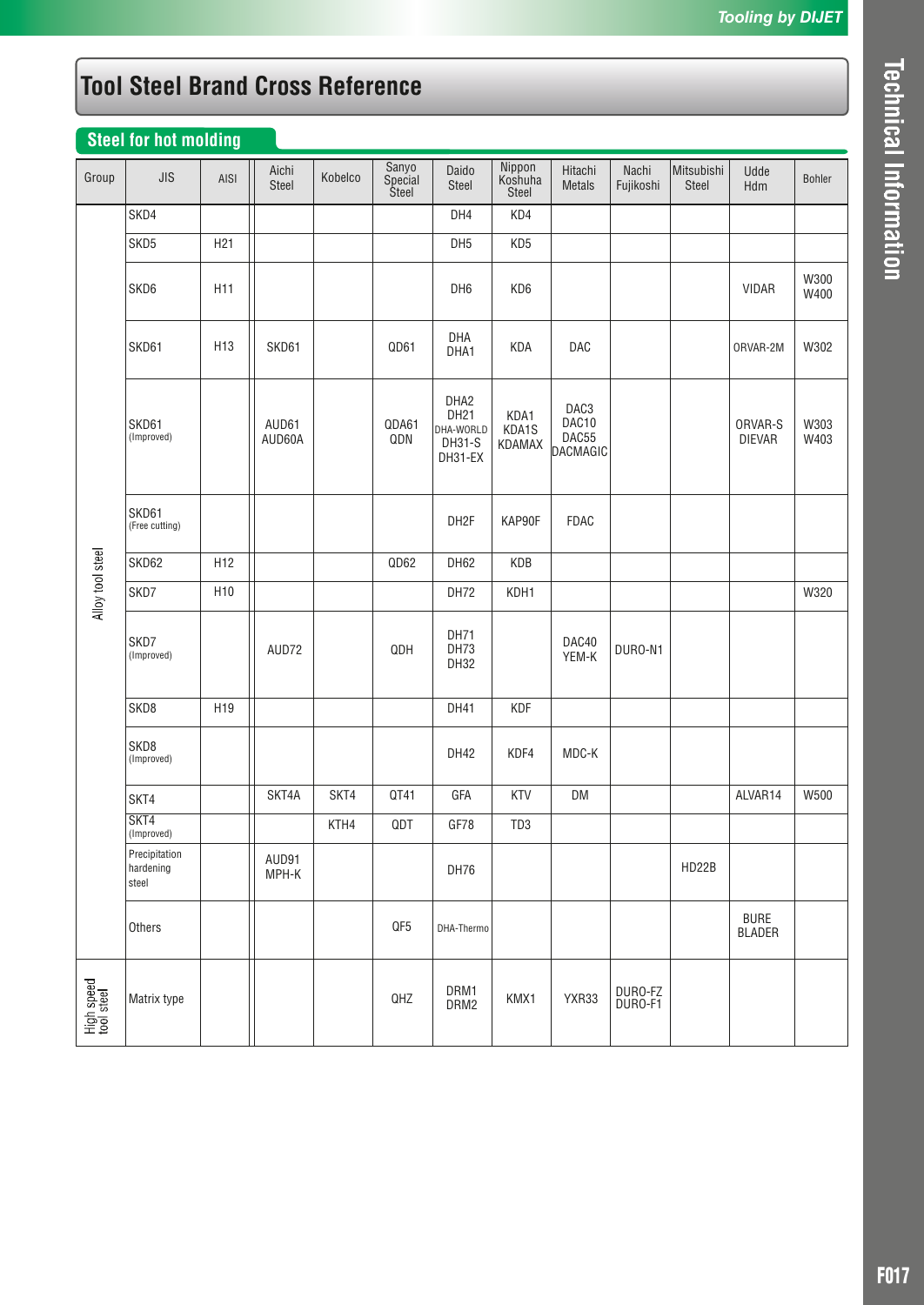# **Hardness Conversion Table**

#### **Approximate conversion value for vickers hardness of steel**

|                                      | <b>Brinell</b><br>10mm ball<br>Load 3,000 kgf                                                  |                                                                                                       |                                                                | Rockwell                                                                                                     |                                                                  |                                                                        | Tensile                                                       |                                 | 10mm ball                       | <b>Brinell</b><br>Load 3,000 kgf         |                                                                | Rockwell                                                                     |                                                                  |                                                                                       | <b>Tensile</b>                                                     |
|--------------------------------------|------------------------------------------------------------------------------------------------|-------------------------------------------------------------------------------------------------------|----------------------------------------------------------------|--------------------------------------------------------------------------------------------------------------|------------------------------------------------------------------|------------------------------------------------------------------------|---------------------------------------------------------------|---------------------------------|---------------------------------|------------------------------------------|----------------------------------------------------------------|------------------------------------------------------------------------------|------------------------------------------------------------------|---------------------------------------------------------------------------------------|--------------------------------------------------------------------|
| Vickers<br>HV                        | Standard<br>ball                                                                               | lisd<br>Tungsten<br>carbide ba<br><b>HB</b>                                                           | A scale<br>Load<br>60 kgf<br>120°diamond<br>cone<br><b>HRA</b> | <b>B</b> scale<br>Load<br>100 kgf<br>$1/16$ inch<br>steel ball<br><b>HRB</b>                                 | C scale<br>Load<br>150 kgf<br>120° diamond<br>cone<br><b>HRC</b> | Shore<br><b>HS</b>                                                     | strength<br><b>MPa</b><br>(kgf/2)                             | Vickers<br>HV                   | Standard<br>  ball              | :Tungsten<br>i carbide ball<br><b>HB</b> | A scale<br>Load<br>60 kgf<br>120°diamond<br>cone<br><b>HRA</b> | <b>B</b> scale<br>Load<br>100 kgf<br>$1/16$ inch<br>steel ball<br><b>HRB</b> | C scale<br>Load<br>150 kgf<br>120° diamond<br>cone<br><b>HRC</b> | Shore<br><b>HS</b>                                                                    | strength<br><b>MPa</b><br>(kgf/2)                                  |
| 1900<br>1800<br>1700<br>1600<br>1500 | $\qquad \qquad -$                                                                              | $\overline{\phantom{0}}$<br>$\qquad \qquad -$<br>$\overline{\phantom{0}}$<br>$\overline{\phantom{0}}$ | 93.1<br>92.6<br>91.9<br>91.3<br>90.5                           | $\overline{\phantom{0}}$<br>$\overline{\phantom{0}}$<br>$\overline{\phantom{0}}$<br>$\overline{\phantom{0}}$ | 80.5<br>79.2<br>77.9<br>76.6<br>75.3                             | $\overline{\phantom{0}}$                                               | $\overline{\phantom{0}}$<br>$\overline{\phantom{0}}$<br>-     | 420<br>410<br>400<br>390<br>380 | 397<br>388<br>379<br>369<br>360 | 397<br>388<br>379<br>369<br>360          | 71.8<br>71.4<br>70.8<br>70.3<br>69.8                           | $\overline{\phantom{0}}$<br>$\overline{\phantom{0}}$<br>(110.0)              | 42.7<br>41.8<br>40.8<br>39.8<br>38.8                             | 57<br>$\overline{\phantom{0}}$<br>55<br>$\qquad \qquad -$<br>52                       | 1370 (140)<br>1330 (136)<br>1290 (131)<br>1240 (127)<br>1205 (123) |
| 1450<br>1400<br>1350<br>1300<br>1250 | $\qquad \qquad -$<br>$\qquad \qquad -$                                                         | $\overline{\phantom{0}}$                                                                              | 90.1<br>89.6<br>89.1<br>88.7<br>88.3                           | $\overline{\phantom{0}}$<br>$\overline{\phantom{0}}$                                                         | 74.6<br>74.0<br>73.4<br>72.7<br>72.1                             | $\overline{\phantom{0}}$<br>$\overline{\phantom{0}}$                   | $\overline{\phantom{0}}$                                      | 370<br>360<br>350<br>340<br>330 | 350<br>341<br>331<br>322<br>313 | 350<br>341<br>331<br>322<br>313          | 69.2<br>68.7<br>68.1<br>67.6<br>67.0                           | (119.0)<br>(108.0)                                                           | 37.7<br>36.6<br>35.5<br>34.4<br>33.3                             | $\overline{\phantom{a}}$<br>50<br>$\qquad \qquad -$<br>47<br>$\overline{\phantom{0}}$ | 1170 (120)<br>1130 (115)<br>1095 (112)<br>1070 (109)<br>1035 (105) |
| 1200<br>1150<br>1100<br>1050<br>1000 | $\overline{\phantom{0}}$<br>$\qquad \qquad -$<br>$\overline{\phantom{0}}$                      | —<br>$\overline{\phantom{0}}$<br>—                                                                    | 87.9<br>87.5<br>87.1<br>86.6<br>86.2                           | $\overline{\phantom{0}}$                                                                                     | 71.5<br>70.9<br>70.3<br>69.6<br>68.9                             | $\overline{\phantom{0}}$                                               | $\overline{\phantom{0}}$<br>$\overline{\phantom{0}}$          | 320<br>310<br>300<br>295<br>290 | 303<br>294<br>284<br>280<br>275 | 303<br>294<br>284<br>280<br>275          | 66.4<br>65.8<br>65.2<br>64.8<br>64.5                           | (107.0)<br>(105.5)<br>(104.5)                                                | 32.2<br>31.0<br>29.8<br>29.2<br>28.5                             | 45<br>$\overline{\phantom{0}}$<br>42<br>$\overline{\phantom{0}}$<br>41                | 1005 (103)<br>980 (100)<br>950 (97)<br>935(96)<br>915 (94)         |
| 940<br>920<br>900<br>880<br>860      | $\overline{\phantom{0}}$<br>$\qquad \qquad -$<br>$\qquad \qquad -$<br>$\qquad \qquad -$        | $\overline{\phantom{0}}$<br>(767)<br>(757)                                                            | 85.6<br>85.3<br>85.0<br>84.7<br>84.4                           | $\overline{\phantom{0}}$<br>$\overline{\phantom{0}}$                                                         | 68.0<br>67.5<br>67.0<br>66.4<br>65.9                             | 97<br>96<br>95<br>93<br>92                                             | $\overline{\phantom{0}}$                                      | 285<br>280<br>275<br>270        | 270<br>265<br>261<br>256        | 270<br>265<br>261<br>256                 | 64.2<br>63.8<br>63.5<br>63.1                                   | (103.5)<br>(102.0)                                                           | 27.8<br>27.1<br>26.4<br>25.6<br>24.8                             | 40<br>$\overline{\phantom{0}}$<br>38                                                  | 905 (92)<br>890(91)<br>875 (89)<br>855 (87)                        |
| 840<br>820<br>800<br>780<br>760      | -<br>$\qquad \qquad -$<br>$\qquad \qquad -$<br>$\qquad \qquad -$                               | (745)<br>(733)<br>(722)<br>(710)<br>(698)                                                             | 84.1<br>83.8<br>83.4<br>83.0<br>82.6                           | -<br>$\overline{\phantom{0}}$<br>$\overline{\phantom{0}}$                                                    | 65.3<br>64.7<br>64.0<br>63.3<br>62.5                             | 91<br>90<br>88<br>87<br>86                                             | $\overline{\phantom{0}}$<br>$\overline{\phantom{0}}$          | 265<br>260<br>255<br>250<br>245 | 252<br>247<br>243<br>238<br>233 | 252<br>247<br>243<br>238<br>233          | 62.7<br>62.4<br>62.0<br>61.6<br>61.2                           | (101.0)<br>99.5                                                              | 24.0<br>23.1<br>22.2<br>21.3                                     | 37<br>$\overline{\phantom{0}}$<br>36<br>$\qquad \qquad -$                             | 840 (86)<br>825 (84)<br>805 (82)<br>795 (81)<br>780 (79)           |
| 740<br>720<br>700<br>690<br>680      | $\qquad \qquad -$<br>$\qquad \qquad -$<br>$\qquad \qquad -$<br>$\qquad \qquad -$               | (684)<br>(670)<br>(656)<br>(647)<br>(638)                                                             | 82.2<br>81.8<br>81.3<br>81.1<br>80.8                           | $\overline{\phantom{0}}$<br>$\overline{\phantom{0}}$                                                         | 61.8<br>61.0<br>60.1<br>59.7<br>59.2                             | 84<br>83<br>81<br>$\overline{\phantom{0}}$<br>80                       | $\overline{\phantom{0}}$                                      | 240<br>230<br>220<br>210<br>200 | 228<br>219<br>209<br>200<br>190 | 228<br>219<br>209<br>200<br>190          | 60.7<br>-<br>—<br>-<br>$\overline{\phantom{0}}$                | 98.1<br>96.7<br>95.0<br>93.4<br>91.5                                         | 20.3<br>(18.0)<br>(15.7)<br>(13.4)<br>(11.0)                     | 34<br>33<br>32<br>30<br>29                                                            | 765 (78)<br>730 (75)<br>695 (71)<br>670 (68)<br>635 (65)           |
| 670<br>660<br>650<br>640<br>630      | $\qquad \qquad -$<br>$\overline{\phantom{0}}$<br>$\qquad \qquad -$<br>$\overline{\phantom{0}}$ | 630<br>620<br>611<br>601<br>591                                                                       | 80.6<br>80.3<br>80.0<br>79.8<br>79.5                           | $\overline{\phantom{0}}$<br>$\overline{\phantom{0}}$                                                         | 58.8<br>58.3<br>57.8<br>57.3<br>56.8                             | 79<br>$\overline{\phantom{m}}$<br>77                                   | $\overline{\phantom{0}}$                                      | 190<br>180<br>170<br>160        | 181<br>171<br>162<br>152        | 181<br>171<br>162<br>152                 | <u>.</u><br>-<br>۰                                             | 89.5<br>87.1<br>85.0<br>81.7                                                 | (8.5)<br>(6.0)<br>(3.O)<br>(0.0)                                 | 28<br>26<br>25<br>24                                                                  | 605 (62)<br>580 (59)<br>545 (56)<br>515(53)<br>490 (50)            |
| 620<br>610<br>600<br>590<br>580      | $\qquad \qquad -$<br>$\qquad \qquad -$<br>$\overline{\phantom{0}}$                             | 582<br>573<br>564<br>554<br>545                                                                       | 79.2<br>78.6<br>78.9<br>78.4<br>78.0                           | -<br>$\overline{\phantom{0}}$                                                                                | 56.3<br>55.7<br>55.2<br>54.7<br>54.1                             | 75<br>$\overline{\phantom{0}}$<br>74<br>$\overline{\phantom{m}}$<br>72 | 2055(210)<br>2020(206)                                        | 150<br>140<br>130<br>120<br>110 | 143<br>133<br>124<br>114<br>105 | 143<br>133<br>124<br>114<br>105          | $\overline{\phantom{0}}$<br>-<br>-<br>$\overline{\phantom{0}}$ | 78.7<br>75.0<br>71.2<br>66.7<br>62.3                                         |                                                                  | 22<br>21<br>20                                                                        | 455 (46)<br>425 (44)<br>390(40)                                    |
| 570<br>560<br>550<br>540             | (505)<br>(496)<br>530 (488)                                                                    | 535<br>525<br>517<br>507<br>497                                                                       | 77.8<br>77.4<br>77.0<br>76.7<br>76.4                           | $\overline{\phantom{0}}$<br>$\overline{\phantom{0}}$<br>—<br>$\overline{\phantom{0}}$                        | 53.6<br>53.0<br>52.3<br>51.7<br>51.1                             | 71<br>69                                                               | 1985(202)<br>1950(199)<br>1905(194)<br>1860(190)<br>1825(186) | 100<br>95<br>90<br>85           | 95<br>90<br>86<br>81            | 95<br>90<br>86<br>81                     | $\overline{\phantom{0}}$<br>-                                  | 56.2<br>52.0<br>48.0<br>41.0                                                 |                                                                  |                                                                                       |                                                                    |
| 520<br>510<br>500<br>490<br>480      | (480)<br>(473)<br>(465)<br>(456)<br>448                                                        | 498<br>479<br>471<br>460<br>452                                                                       | 76.1<br>75.7<br>75.3<br>74.9<br>74.5                           | $\overline{\phantom{0}}$<br>$\overline{\phantom{0}}$<br><sup>-</sup>                                         | 50.5<br>49.8<br>49.1<br>48.4<br>47.7                             | 67<br>66<br>64                                                         | 1795(183)<br>1750(179)<br>1750(174)<br>1660(169)<br>1620(165) |                                 |                                 |                                          |                                                                |                                                                              |                                                                  |                                                                                       |                                                                    |
| 470<br>460<br>450<br>440<br>430      | 441<br>433<br>425<br>415<br>405                                                                | 442<br>433<br>425<br>415<br>405                                                                       | 74.1<br>73.6<br>73.3<br>72.8<br>72.3                           | —<br><sup>-</sup><br>$\overline{\phantom{0}}$                                                                | 46.9<br>46.1<br>45.3<br>44.5<br>43.6                             | 62<br>$\overline{\phantom{m}}$<br>59                                   | 1570(160)<br>1530(156)<br>1495(153)<br>1460(149)<br>1410(144) |                                 |                                 |                                          |                                                                |                                                                              |                                                                  |                                                                                       |                                                                    |